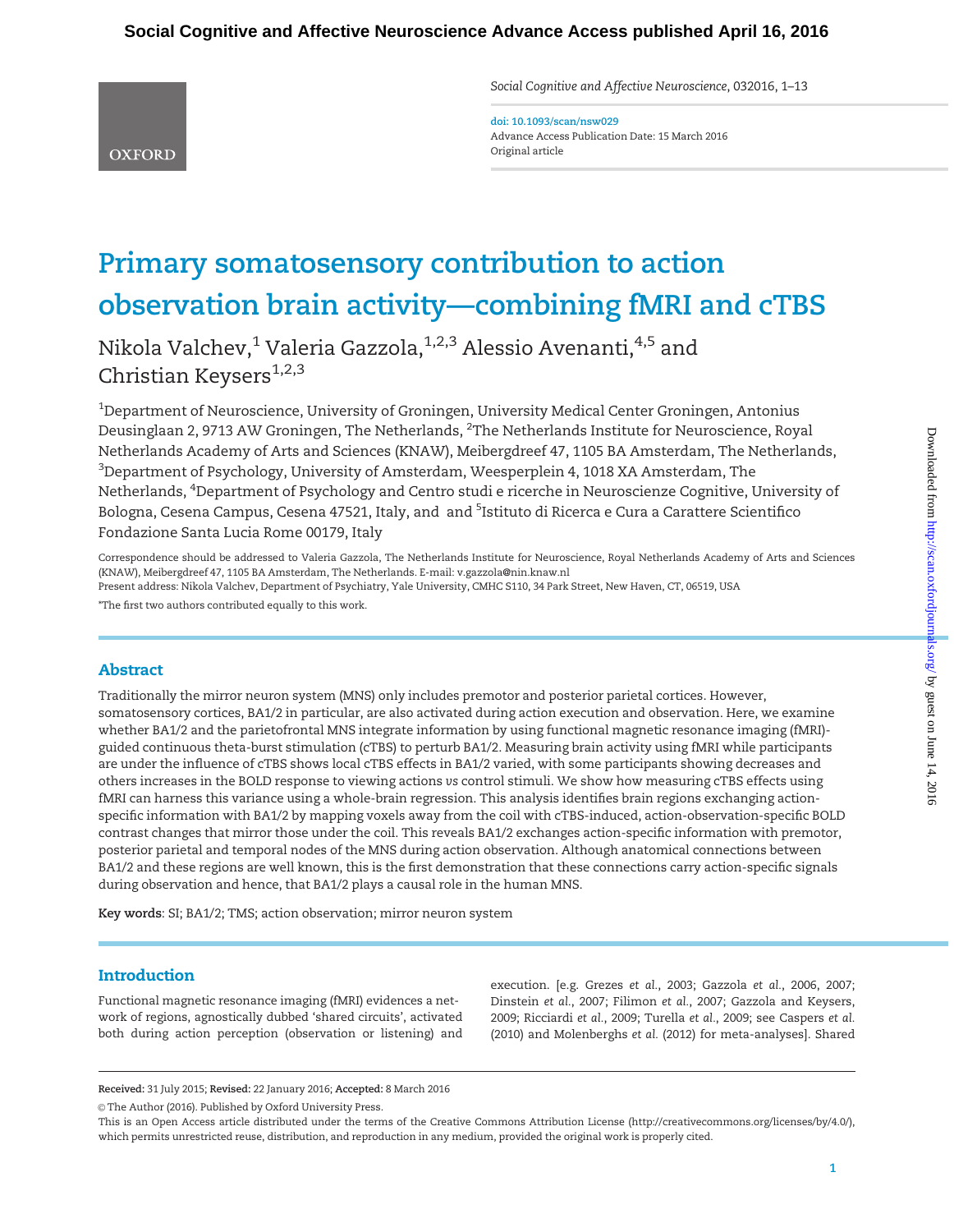| Cluster size        | T     | χ     | y     | z     | Hem          | Anatomical                                | Cytoarchitectonic |
|---------------------|-------|-------|-------|-------|--------------|-------------------------------------------|-------------------|
| in number of voxels |       |       |       |       |              | description                               | description       |
| 2886                | 15.18 | $-50$ | $-26$ | 44    | L            | Inferior parietal lobule                  | Area 2            |
|                     | 13.49 | $-30$ | $-42$ | 58    | L            | Postcentral gyrus                         | Area 2            |
|                     | 12.96 | $-36$ | $-46$ | 60    | L            | Superior parietal lobule                  | <b>SPL</b>        |
|                     | 10.85 | $-58$ | $-26$ | 34    | L            | Supramarginal gyrus                       | <b>IPC</b>        |
| 2198                | 10.22 | 52    | $-28$ | 48    | $\mathbb{R}$ | Postcentral gyrus                         | IPC               |
|                     | 9.42  | 42    | $-32$ | 40    | $\mathbb{R}$ | Supramarginal gyrus                       | <b>IPC</b>        |
|                     | 8.12  | 28    | $-48$ | 58    | R            | Superior parietal lobule                  | Area 2            |
| 1500                | 12.65 | $-26$ | $-6$  | 58    | L            | Superior frontal gyrus                    | Area 6            |
|                     | 9.04  | $-6$  | 0     | 48    | L            | <b>SMA</b>                                | Area 6            |
|                     | 6.66  | $-2$  | 8     | 30    | L            | Anterior cingulate cortex                 |                   |
| 646                 | 15.30 | $-38$ | $-6$  | 8     | L            | Insula lobe                               |                   |
|                     | 6.07  | $-52$ | 4     | 28    | L            | Precentral gyrus                          | Area 44           |
| 457                 | 10.59 | 28    | $-2$  | 62    | R            | Superior frontal gyrus                    | Area 6            |
| 333                 | 7.00  | 54    | 8     | 24    | $\mathbb R$  | Inferior frontal gyrus (pars opercularis) | Area 44           |
|                     | 6.40  | 40    | $-4$  | 12    | $\mathbb{R}$ | Rolandic operculum                        | OP <sub>3</sub>   |
|                     | 5.83  | 40    | $-4$  | $-2$  | $\mathbb{R}$ | Insula lobe                               |                   |
| 217                 | 7.20  | 32    | $-58$ | $-26$ | $\mathbb{R}$ | Cerebellum (VI)                           |                   |
| 159                 | 4.87  | $-28$ | $-62$ | $-20$ | L            | Cerebellum (VI)                           |                   |
| 99                  | 8.75  | $-50$ | $-70$ | $-8$  | L            | Inferior occipital gyrus                  |                   |
| 82                  | 5.03  | $-12$ | $-20$ | $-2$  | L            | Thalamus                                  |                   |
| 74                  | 4.54  | $-24$ | 10    | $-2$  | L            | Putamen                                   |                   |
| 69                  | 5.90  | $-6$  | $-78$ | $-4$  | L            | Linual gyrus                              | Area 17           |
| 49                  | 5.36  | 54    | $-62$ | $-10$ | $\mathbb{R}$ | Inferior temporal gyrus                   | hOC5              |

<span id="page-1-0"></span>Table 1. Group shared circuits: ActionObs–CtrlObs and ActionExe–CtrlExe (both at  $P \le 0.001$ ,  $T_{(16)} \ge 3.69$ ,  $q_{FDR} \le 0.05$ ).

From left to right: the cluster size in number of voxels; the T values, the MNI coordinates in mm, the hemisphere, the anatomical description and, when available, the cytoarchitectonic description (as given by the Anatomy toolbox) of the local maxima within the cluster.

circuits include, in addition to occipital and temporal regions associated with vision and audition, two additional groups of areas. One, associated with the motor system, includes dorsal and ventral premotor cortices and the inferior parietal lobe. Because mirror neurons were recorded in these regions ([Gallese](#page-10-0) et al.[, 1996](#page-10-0); Umiltá et al.[, 2001](#page-12-0); [Kohler](#page-11-0) et al., 2002; [Keysers](#page-11-0) et al., [2003;](#page-11-0) [Cisek and Kalaska, 2004; Fogassi](#page-10-0) et al., 2005; Fujii [et al.](#page-10-0), [2008;](#page-10-0) Rozzi et al.[, 2008;](#page-12-0) [Mukamel](#page-11-0) et al., 2010), this group has been called the (putative) mirror neuron system (pMNS). The other group, mainly associated with the somatosensory system, includes posterior regions of the primary (Brodmann Area 1 and 2 in particular, BA1/2) and secondary somatosensory cortex (SII). Somatosensory cortices may therefore contribute to perceiving others in general ([Adolphs](#page-9-0) et al., 2000; [Bufalari](#page-10-0) et al., 2007; [Valeriani](#page-12-0) et al., 2008; [Keysers](#page-11-0) et al., 2010; [Bolognini](#page-10-0) et al., 2011; [Bolognini](#page-10-0) et al., 2013; [Bolognini](#page-10-0) et al., 2014), and their actions in particular ([Avenanti](#page-10-0) et al., 2007; [Gazzola and Keysers, 2009](#page-10-0); [Caspers](#page-10-0) et al., 2010; [Keysers](#page-11-0) et al., 2010; [Jacquet and Avenanti,](#page-11-0) [2015\)](#page-11-0). As neuroscience embraces that cognition results from the interplay of multiple regions, the challenge becomes to understand the interplay between the components of the shared circuits. BA1/2 has strong direct anatomical connections with posterior parietal regions of the pMNS and strong indirect connections with premotor regions of the pMNS [\(Keysers](#page-11-0) et al., [2010\)](#page-11-0). The connections between BA1/2 and dorsal premotor cortex are mainly mediated via posterior parietal regions PE and PFG [\(Rizzolatti](#page-11-0) et al., 1998; Geyer et al.[, 2000\)](#page-10-0). Those between BA1/2 and the ventral premotor cortex are mainly mediated through SII, PF and the intraparietal cortex (AIP and VIP), although some direct connections also exist ([Rizzolatti](#page-11-0) et al., 1998; Geyer et al.[, 2000; Gerbella](#page-10-0) et al., 2011). The critical question at hand, to help understand the neural basis of action observation, is therefore whether BA1/2's anatomical connections with the pMNS convey information about observed actions.

To address this question we use continuous theta-burst stimulation (cTBS), a repetitive transcranial magnetic stimulation (TMS), to perturb BA1/2 activity, and measure through fMRI whether this has remote effects on action-observation-specific activity in the pMNS (Driver et al.[, 2009](#page-10-0); [Siebner](#page-12-0) et al., 2009; [Reithler](#page-11-0) et al., 2011). Previous TMS/fMRI studies showed the power of this combination of TMS and fMRI: the intensity of TMS stimulation applied on the frontal eye-field was found to correlate with changes of fMRI activity measured in the early visual cortex. These remote effects have been interpreted as strong evidence for a causal backward influence from the frontal eye-fields to the visual cortex (Ruff et al.[, 2006;](#page-12-0) Hubl [et al.](#page-11-0), [2008;](#page-11-0) [Driver](#page-10-0) et al., 2009; [Reithler](#page-11-0) et al., 2011). By analogy, if we were to find changes in activity in the pMNS that correlated with cTBS-induced activity changes in BA1/2, this would provide similarly strong evidence for a causal contribution of BA1/2 to information processing in the pMNS. The long lasting effects of cTBS on brain activity  $(\sim 15-50 \,\mathrm{min}$  post-stimulation; [Huang](#page-11-0) et al.[, 2005, 2011](#page-11-0); [Ishikawa](#page-11-0) et al., 2007; [Wischnewski and](#page-12-0) [Schutter, 2015\)](#page-12-0) made it is possible to perturb BA1/2 before the fMRI measurement, and yet measure brain activity while still under cTBS perturbation. This avoids the technical (e.g. interrupting scanning to deliver magnetic pulses, using larger head coils to accommodate the TMS) and theoretical (confounding the effect of cTBS over BA1/2 with the sensory experience of TMS stimulation) problems of combining TMS and fMRI online.

Although in behavioral and neurophysiological experiments cTBS is generally assumed to have a net 'suppression' effect on the neural activity under the coil, the effect of cTBS is actually a complex combination of suppression and excitation and is highly variable across individuals ([Gentner](#page-10-0) et al., 2008; [Iezzi](#page-11-0) et al.[, 2008; Ridding and Ziemann, 2010](#page-11-0); [Huang](#page-11-0) et al., 2011; [Hamada](#page-11-0) et al., 2012; [Gratton](#page-10-0) et al., 2013; [Hartwigsen](#page-11-0) et al., 2013; Vidal-Piñeiro et al.[, 2014;](#page-12-0) Wu et al.[, 2014\)](#page-12-0), in particular when the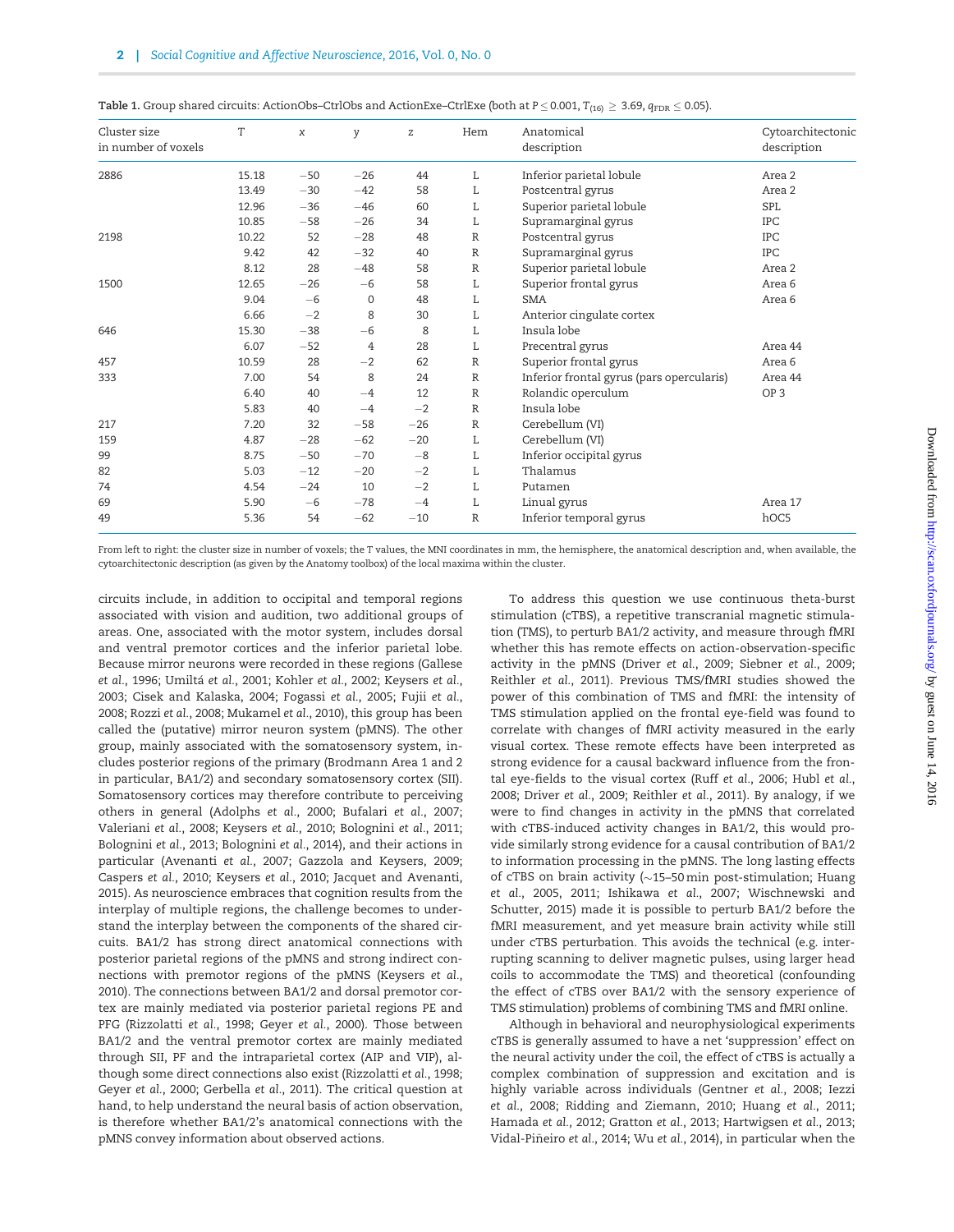<span id="page-2-0"></span>

Fig. 1. Experimental stimuli and design. (A) Observation task—timing with example frames of an ActionOBS and CtrlOBS block. All ActionOBS stimuli started with the actor's right hand entering from the right side of the screen, moving toward an object already present on the table and acting on it. In the CtrlObs videos, the hand moved close to the same objects but did not interact with it. A 8–12 (random) s fixation cross separated blocks of different conditions. (B) Execution task—

effect of cTBS (and of other 'inhibitory' TMS protocols) ([Arfeller](#page-9-0) et al.[, 2012\)](#page-9-0) is assessed locally through fMRI signal. Accordingly, we do not expect cTBS to cause a change in local activity in BA1/ 2 that is homogeneous across individuals (i.e. all participants showing inhibition or all showing excitation). Instead, the fMRI signal in BA1/2 should show an increase in variance across individuals due to some subjects showing inhibition and other excitations. Accordingly, we measure for each participant how cTBS (compared with SHAM) changes brain activity in BA1/2, and then examine whether voxels in the pMNS show changes in brain activity in the same direction. To explore whether information relative to action observation is transmitted from BA1/2 to the pMNS, we examined this relationship for a contrast between activity triggered by seeing a goal-directed action and that triggered by a non-action stimulus.

# Materials and Methods

## Participants

Twenty-four participants took part in the study, but six failed to complete all three sessions (two because of excessive resting motor threshold (rMT) >64%, two because of voluntary dropout and two because of light headaches on Day 2—a SHAM session for both), and one was excluded because his stimulation point fell posterior to BA1/2. The final 17 subjects (six female, 20.9 y  $\pm$  1.95 s.d.) were right handed (Edinburgh handedness inventory mean score: 82.2 y  $\pm$  17.6 s.d.) [\(Oldfield, 1971\)](#page-11-0), had normal or corrected-to-normal visual acuity; had no neurological, psychiatric or other medical problem, nor contraindications to cTBS (Rossi et al.[, 2009](#page-11-0), [2011](#page-11-0)) or fMRI and were naïve to the purposes of the experiment. Full debriefing was provided at the end of the third session. Participants gave written informed consent and received monetary compensation  $(8 \epsilon/h)$ . Procedures were approved by the Medical Ethical Committee of the University Medical Center Groningen.

## Resting motor threshold

rMT was determined by stimulating the left motor cortex and recording motor-evoked potentials (MEPs) from the right first dorsal interosseus (FDI) by means of a TMSi-Refa 16-channels amplifier (TMS international, Oldenzaal, The Netherlands). Electromyographic signals were sampled at 5 kHz and bandpass filtered (20–1000 Hz). Pairs of silver/silver-chloride electrodes were placed over the FDI in a belly-tendon montage. The TMS scalp position was chosen to produce maximum MEPs amplitude in the FDI muscle. The rMT was defined as the weakest stimulation inducing MEPs  $\geq$  50  $\mu$ V with 50% probability [\(Rossini](#page-11-0) et al., 1994, [2015\)](#page-12-0).

A spoon in a bowl, a wine glass and a coffee cup (sketches above the timelines) were positioned on three locations of a T-shaped table placed over the participants' abdomen. During each 10 s block subjects were required to use the spoon as to scoop soup from the bowl, to swirl the wine glass or to grasp the coffee cup, each with their right hand and in randomized order. Instructions were backprojected on a screen (shown in the timeline): a green dot appeared on a drawing of the table, in the location corresponding to the object subjects had to act upon. The circle shrank three times to indicate the action duration (matched to the duration of the ActionObs stimuli). In the CtrlExe subjects had to track the same (although red instead of green) dot movements with their gaze, but without interacting with the objects. (C) Timeline of the three experimental days. (D) Location of the stimulation site (red dot) for one subject as seen on the neuronavigation system. (E) Overlap of the ROIs across subjects, superimposed to the shared circuit map (see also Figure 2A) in green and the anatomically defined left BA1/2 in blue. Shade of warm color shows how many subjects' ROI included this voxel.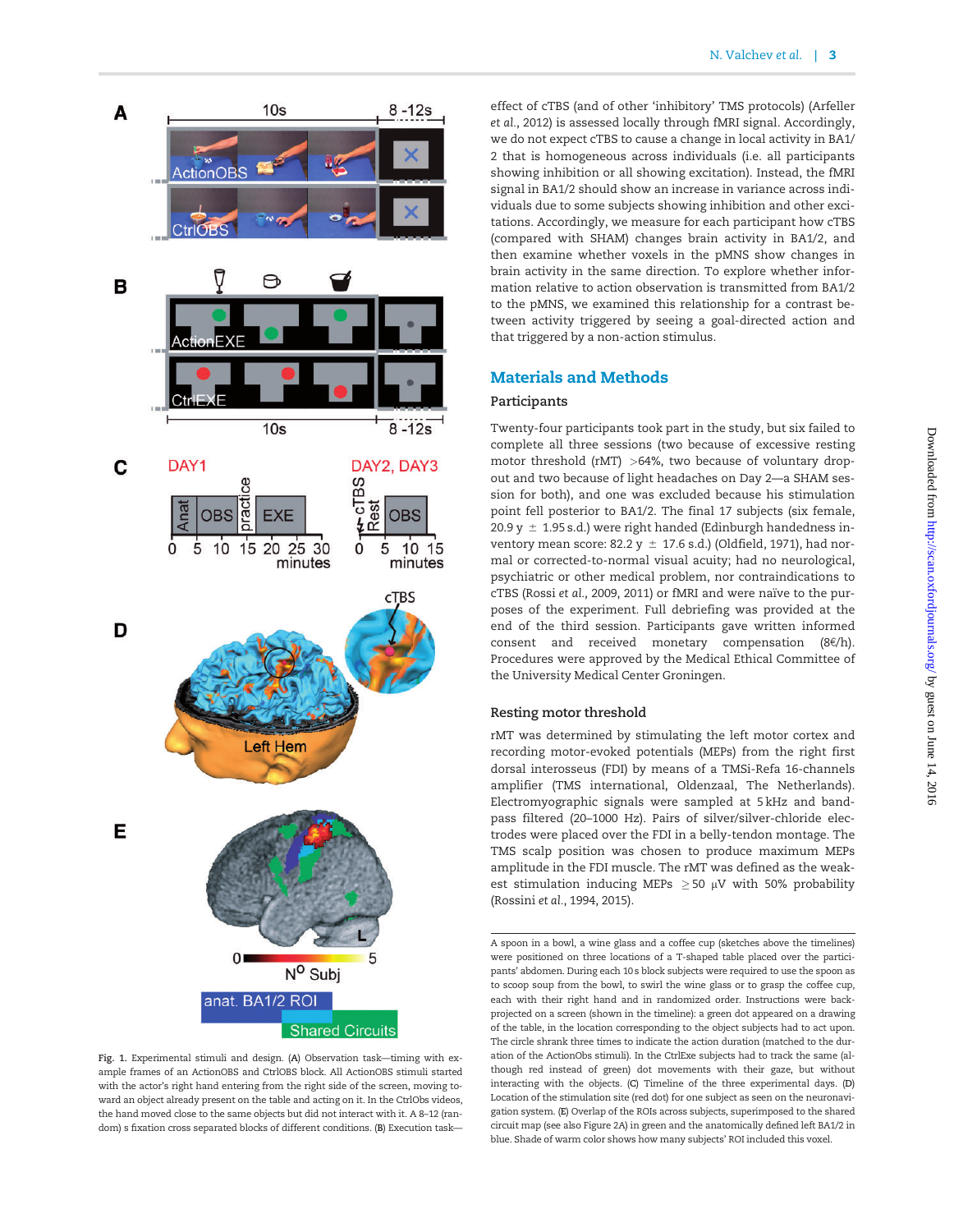<span id="page-3-0"></span>

|  |  |  | <b>Table 2.</b> Remote effect of cTBS |  |  |  |
|--|--|--|---------------------------------------|--|--|--|
|--|--|--|---------------------------------------|--|--|--|

| Cluster size in number of voxels                                                                                                             | T             | χ              | y              | Ζ              |                              | Hem Anatomical description                                    | Cytoarchitectonic description |
|----------------------------------------------------------------------------------------------------------------------------------------------|---------------|----------------|----------------|----------------|------------------------------|---------------------------------------------------------------|-------------------------------|
| Contrast C ( $P \le 0.001$ , $T_{(15)} \ge 3.73$ , $qFDR \le 0.05$ ): $cTBS_{(ActionObs-Cr1Obs)} - SHAM_{(ActionObs-Cr1Obs)}$                |               |                |                |                |                              |                                                               |                               |
| 22792                                                                                                                                        | 17.45         | $-54$          | $-24$          | 50 L           |                              | Inferior parietal lobule                                      | Area 1                        |
|                                                                                                                                              | 15.70         | $-46$          | $-30$          | 56 L           |                              | Postcentral gyrus                                             | Area 1                        |
|                                                                                                                                              | 11.73         | 66             | $-18$          | 24             | R                            | Supramarginal gyrus                                           | IPC                           |
|                                                                                                                                              | 10.98         | 40             | $-34$          | 54 R           |                              | Postcentral gyrus                                             | Area 2                        |
|                                                                                                                                              | 10.69         | $-60$          | $-20$          | 38 L           |                              | Supramarginal gyrus                                           | Area 2                        |
|                                                                                                                                              | 9.70          | $-32$          | $-12$          | 60 L           |                              | Precentral gyrus                                              | Area 6                        |
|                                                                                                                                              | 9.45          | 26             | $\overline{2}$ | 66             | $\mathbb{R}$                 | Superior frontal gyrus                                        | Area 6                        |
|                                                                                                                                              | 9.29          | 38             | $-46$          | 62             | $\mathbb{R}$                 | Superior parietal lobule                                      | SPL                           |
| 5457                                                                                                                                         | 10.05<br>9.56 | $-4$           | $-56$<br>$-62$ | $-6$           | $\mathbb{L}$<br>$\mathbb{R}$ | Cerebellum (IV-V)                                             |                               |
|                                                                                                                                              | 7.45          | 24<br>28       | $-42$          | $-19$<br>$-28$ | R                            | Cerebellum (VI)<br>Cerebellum (IV-V)                          |                               |
|                                                                                                                                              | 7.45          | $-34$          | $-84$          | 30             | L                            | Middle occipital gyrus                                        | IPC                           |
|                                                                                                                                              | 7.14          | $-22$          | $-58$          | $-26$          | L                            | Cerebellum (VI)                                               |                               |
|                                                                                                                                              | 6.84          | $-24$          | $-42$          | $-20$ L        |                              | Fusiform gyrus                                                |                               |
|                                                                                                                                              | 6.72          | $-18$          | $-50$          | $-10$ L        |                              | Linual gyrus                                                  |                               |
|                                                                                                                                              | 6.61          | 6              | $-62$          | 20             | R                            | Cuneus                                                        | <b>SPL</b>                    |
| 426                                                                                                                                          | 5.01          | 8              | $-20$          | $-2$ R         |                              | Thalamus                                                      |                               |
| 121                                                                                                                                          | 6.21          | $-20$          | 10             | $-16$          | L                            | Olfactory cortex                                              |                               |
|                                                                                                                                              | 5.01          | $-16$          | $\overline{4}$ | $-20$          | L                            | Parahippocampal gyrus                                         |                               |
| 120                                                                                                                                          | 4.64          | $-34$          | $-22$          | $-28$          | $\mathbb{L}$                 | Fusiform gyrus                                                | Hipp (EC)                     |
| 102                                                                                                                                          | 4.73          | $-30$          | 36             | 24             | L                            | Middle frontal gyrus                                          | Area 44                       |
| 96                                                                                                                                           | 5.39          | 42             | 14             | $-30$          | $\mathbb{R}$                 | Temporal pole                                                 |                               |
|                                                                                                                                              | 4.65          | 30             | $\overline{2}$ | $-26$          | R                            | Amygdala                                                      | Amyg                          |
| 80                                                                                                                                           | 4.96<br>4.81  | $-26$<br>$-20$ | $-70$<br>$-58$ | 46<br>12 L     | $\mathbb{L}$                 | Superior parietal lobule                                      | SPL                           |
| 74<br>74                                                                                                                                     | 5.72          | $-42$          | 22             |                | 4 L                          | Calcarine gyrus<br>Inferior frontal gyrus (Pars triangularis) | Area 18<br>Area 45/45         |
| 39                                                                                                                                           | 4.43          | 10             | $-20$          | 36 R           |                              | Middle cingulate cortex                                       |                               |
| 26                                                                                                                                           | 4.00          | 26             | 50             | 8              | $\mathbb R$                  | Superior frontal gyrus                                        |                               |
| 25                                                                                                                                           | 4.02          | $-6$           | $-18$          |                | 4 L                          | Thalamus                                                      |                               |
| 24                                                                                                                                           | 4.34          | $-36$          | 30             | $-12$ L        |                              | Inferior frontal gyrus (Pars orbitalis)                       |                               |
| 22                                                                                                                                           | 4.18          | 26             | $-20$          | $-20$          | $\mathbb R$                  | Parahippocampal gyrus                                         | Hipp                          |
| 21                                                                                                                                           | 4.08          | 6              | 64             | 20             | $\mathbb R$                  | Superior medial gyrus                                         |                               |
| 20                                                                                                                                           | 5.45          | 26             | 18             | 2              | $\mathbb R$                  | Putamen                                                       |                               |
| 18                                                                                                                                           | 4.55          | 10             | 56             | 6              | $\mathbb{R}$                 | Superior medial gyrus                                         |                               |
| 17                                                                                                                                           | 4.49          | $-10$          | $-52$          | 42 L           |                              | Precuneus                                                     |                               |
| 17                                                                                                                                           | 4.26          | 8              | 58             | 30             | R                            | Superior medial gyrus                                         |                               |
| 12                                                                                                                                           | 4.07          | $-10$          | 56             | 8              | L                            | Superior medial gyrus                                         |                               |
| 11                                                                                                                                           | 4.29          | 32             | $-40$          | $-12$          | $\mathbb{R}$                 | Fusiform gyrus                                                | Hipp                          |
| 11                                                                                                                                           | 4.21          | 36             | 30             | $-16$          | $\mathbb{R}$                 | Inferior frontal gyrus (Pars orbitalis)                       |                               |
| $\text{Contrast}\ C'\ (P\leq 0.001,\ T_{(15)}\geq 3.73,\ qFDR\leq 0.05)\text{:}\ cTBS_{(ActionObs-CtrlObs)}-LOCALIZER_{(ActionObs-CtrlObs)}$ |               |                |                |                |                              |                                                               |                               |
| 16 107                                                                                                                                       | 11.97         | $-44$          | $-36$          | 61 L           |                              | Postcentral gyrus                                             | Area 2                        |
|                                                                                                                                              | 9.09          | $-58$          | $-24$          | 44 L           |                              | Inferior parietal lobule                                      | Area 2                        |
|                                                                                                                                              | 8.93          | $-60$          | $-22$          | 42 L           |                              | Supramarginal gyrus                                           | Area 2                        |
|                                                                                                                                              | 8.90          | $-60$<br>60    | $-22$<br>$-14$ | 36 L           |                              | Supramarginal gyrus                                           | IPC                           |
|                                                                                                                                              | 8.67<br>8.18  | $-52$          | 4              | 34 R<br>16     | $\mathbf{L}$                 | Postcentral gyrus<br>Precentral gyrus                         | Area 1<br>Area 44             |
|                                                                                                                                              | 8.14          | $-46$          | 6              | 18 L           |                              | Inferior frontal gyrus (Pars opercularis)                     | Area 44                       |
| 1650                                                                                                                                         | 7.42          | $-20$          | $-10$          | 60 L           |                              |                                                               | Area 6                        |
|                                                                                                                                              | 6.93          | $-30$          | $-2$           | 50 L           |                              | Middle frontal gyrus                                          | Area 6                        |
|                                                                                                                                              | 6.68          | $-4$           | $-20$          | 44 L           |                              | Middle cingulate cortex                                       | Area 6                        |
|                                                                                                                                              | 6.40          | $-30$          | $-2$           | 44 L           |                              | Precentral gyrus                                              |                               |
|                                                                                                                                              | 5.11          | $-4$           | $-4$           | 50 L           |                              | <b>SMA</b>                                                    | Area 6                        |
|                                                                                                                                              | 4.85          | 4              | $-30$          | 40             | $\mathbb R$                  | Middle cingulate cortex                                       | SPL                           |
| 611                                                                                                                                          | 6.79          | 22             | 36             | 28             | $\mathbb R$                  | Superior frontal gyrus                                        |                               |
|                                                                                                                                              | 5.35          | 24             | 16             | 52             | $\mathbb R$                  | Middle frontal gyrus                                          |                               |
|                                                                                                                                              | 4.95          | 20             | 10             | 54             | $\mathbb R$                  | Superior frontal gyrus                                        | Area 6                        |
| 520                                                                                                                                          | 5.53          | 28             | $-78$          | 46             | $\mathbb R$                  | Superior occipital gyrus                                      | SPL                           |
|                                                                                                                                              | 5.33          | 34             | $-76$          | 46             | $\mathbb R$                  | Superior occipital gyrus                                      | IPC                           |
|                                                                                                                                              | 5.17          | 14             | $-78$          | 50             | $\mathbb R$                  | Superior parietal lobule                                      | SPL                           |

(continued)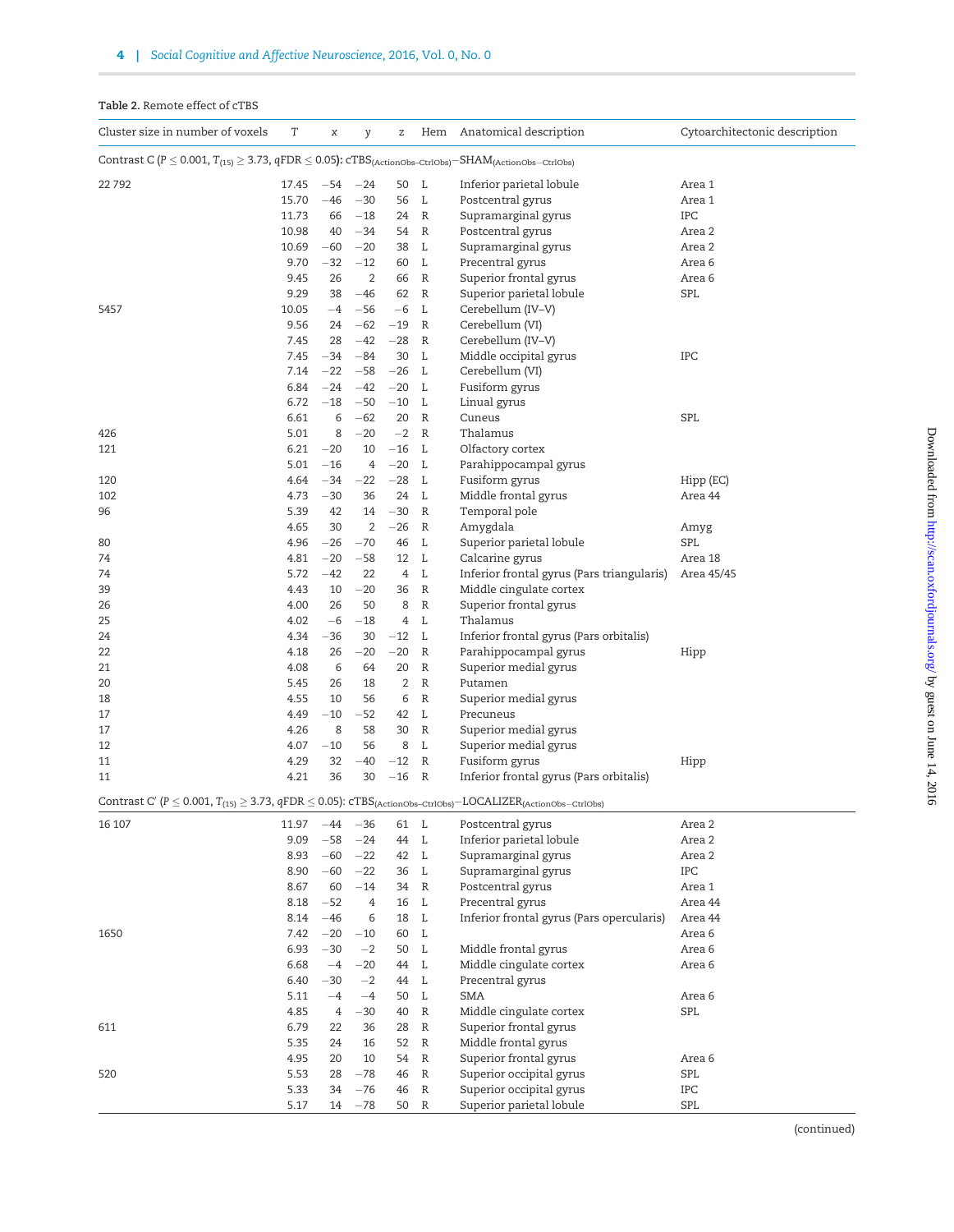Table 2. Continued

| Cluster size in number of voxels                                                                                                                                                | T    | x           | y         | $\mathbf{Z}% ^{T}=\mathbf{Z}^{T}\times\mathbf{Z}^{T}$ | Hem          | Anatomical description                             | Cytoarchitectonic description |
|---------------------------------------------------------------------------------------------------------------------------------------------------------------------------------|------|-------------|-----------|-------------------------------------------------------|--------------|----------------------------------------------------|-------------------------------|
|                                                                                                                                                                                 | 4.68 | 46          | $-72$     | 36                                                    | $\mathbb R$  | Angular gyrus                                      | IPC                           |
|                                                                                                                                                                                 | 3.92 | 32          | $-62$     | 50                                                    | $\mathbb{R}$ | Superior parietal lobule                           | hIP3                          |
| 501                                                                                                                                                                             | 7.18 | $-28$       | $-72$     | 51                                                    | L            | Inferior parietal lobule                           | IPC                           |
|                                                                                                                                                                                 | 4.94 | $-32$       | $-68$     | 28                                                    | L            | Middle occipital gyrus                             | IPC                           |
|                                                                                                                                                                                 | 4.84 | $-24$       | $-66$     | 28                                                    | $\mathbb{L}$ | Superior occipital gyrus                           | hIP1                          |
| 494                                                                                                                                                                             | 7.31 | $-60$       | $-54$     | $-6$                                                  | - L          | Inferior temporal gyrus                            |                               |
|                                                                                                                                                                                 | 5.10 | $-48$       | $-68$     | $-14$                                                 | L            | Inferior occipital gyrus                           |                               |
|                                                                                                                                                                                 | 4.26 | $-42$       | $-76$     | $-14$ L                                               |              | Inferior occipital gyrus                           | hOC4v                         |
| 385                                                                                                                                                                             | 6.46 | 60          | $-54$     | $-6$                                                  | $\mathbb{R}$ | Inferior temporal gyrus                            |                               |
|                                                                                                                                                                                 | 4.95 | 44          | $-68$     | $-14$                                                 | $\mathbb R$  | Inferior occipital gyrus                           | hOC4v                         |
|                                                                                                                                                                                 | 4.92 | 56          | $-54$     | 8                                                     | $\mathbb R$  | Middle temporal gyrus                              |                               |
| 206                                                                                                                                                                             | 7.01 | 6           | 6         | 28                                                    | $\mathbb R$  | Anterior cingulate cortex                          |                               |
|                                                                                                                                                                                 | 4.62 | $-4$        | 6         | 28                                                    | L            | Anterior cingulate cortex                          |                               |
| 165                                                                                                                                                                             | 5.84 | 46          | 36        | 0                                                     | $\mathbb R$  | Inferior frontal gyrus (Pars triangularis) Area 45 |                               |
| 163                                                                                                                                                                             | 5.06 | $-10$       | 14        | 38                                                    | L            | Middle cingulate cortex                            |                               |
|                                                                                                                                                                                 | 4.66 | $-28$       | 24        | 46                                                    | L            | Middle frontal gyrus                               |                               |
|                                                                                                                                                                                 | 4.41 | $-14$       | 16        | 46                                                    | L            | Superior frontal gyrus                             | Area 6                        |
|                                                                                                                                                                                 | 4.12 | $-6$        | 24        | 48                                                    | L            | SMA                                                |                               |
|                                                                                                                                                                                 | 4.10 | $-8$        | 20        | 52                                                    | L            | SMA                                                | Area <sub>6</sub>             |
| 137                                                                                                                                                                             | 4.69 | $-12$       | $-64$     | 56                                                    | L            | Precuneus                                          | SPL                           |
| 61                                                                                                                                                                              | 4.24 | $\mathbf 0$ | 34        | 48                                                    | L            | Superior medial gyrus                              |                               |
| 51                                                                                                                                                                              | 4.57 | 26          | $-88$     | 24                                                    | $\mathbb R$  | Superior occipital gyrus                           | Area 18                       |
|                                                                                                                                                                                 | 4.12 | 30          | $-82$     | 26                                                    | R            | Middle occipital gyrus                             |                               |
| 34                                                                                                                                                                              | 5.12 | 20          | $-32$     | 8                                                     | $\mathbb{R}$ | Hippocampus                                        | Hipp                          |
| 27                                                                                                                                                                              | 4.53 | $-10$       | 38        | 20                                                    | L            | Anterior cingulate cortex                          |                               |
| 27                                                                                                                                                                              | 4.27 | 10          | 24        | 20                                                    | R            | Anterior cingulate cortex                          |                               |
| 20                                                                                                                                                                              | 3.95 | $-4$        | 8         | 50                                                    | L            | SMA                                                | Area 6                        |
|                                                                                                                                                                                 | 3.86 | 4           | 8         | 50                                                    | $\mathbb{R}$ | SMA                                                | Area <sub>6</sub>             |
| 20                                                                                                                                                                              | 4.59 | 30          | 52        | 2                                                     | $\mathbb{R}$ | Middle frontal gyrus                               |                               |
| 16                                                                                                                                                                              | 4.52 | 40          | 20        | $-6$                                                  | R            | Insula lobe                                        |                               |
| 10                                                                                                                                                                              | 3.95 | $-10$       | $-54$     | 66                                                    | L            | Precuneus                                          | SPL                           |
| $\text{Contrast}\text{ }''\text{ }(\text{qFDR}\leq0.05,\text{T}_{(15)}\geq4.17)\text{: } \text{SHAM}_{\text{(ActionObs-CtrlObs)}}-\text{LOCALIZE}_{\text{(ActionObs-CtrlObs)}}$ |      |             |           |                                                       |              |                                                    |                               |
| 263                                                                                                                                                                             | 6.32 |             | $-54 -26$ | 48                                                    | L            | Inferior parietal lobule                           | Area 2                        |
|                                                                                                                                                                                 | 6.23 | $-60$       | $-18$     | 34                                                    | $\mathbb{L}$ | Postcentral gyrus                                  | IPC                           |
|                                                                                                                                                                                 | 5.68 | $-32$       | $-32$     | 64                                                    | L            | Postcentral gyrus                                  | Area 1                        |
|                                                                                                                                                                                 | 5.47 | $-44$       | $-30$     | 54                                                    | L            | Postcentral gyrus                                  | Area 2                        |
| 173                                                                                                                                                                             | 6.53 | 42          | $-32$     | 64                                                    | $\mathbb{R}$ | Postcentral gyrus                                  | Area 1                        |
| 158                                                                                                                                                                             | 6.25 | 26          | $-72$     | 26                                                    | R            | Superior occipital gyrus                           |                               |
| 136                                                                                                                                                                             | 5.76 | 18          | $-70$     | $-4$                                                  | $\mathbb{R}$ | Linual gyrus                                       | hOC3v                         |
|                                                                                                                                                                                 | 4.40 | 28          | $-62$     | $-6$                                                  | $\mathbb{R}$ | Fusiform gyrus                                     | Area 18                       |
| 126                                                                                                                                                                             | 6.38 | $-56$       | 8         | 34                                                    | L            | Precentral gyrus                                   | Area <sub>6</sub>             |
|                                                                                                                                                                                 | 4.49 | $-52$       | 6         | 24                                                    | L            | Inferior frontal gyrus (Pars opercularis)          | Area 44                       |
| 82                                                                                                                                                                              | 6.37 | $-62$       | $-28$     | 16                                                    | L            | Superior temporal gyrus                            | OP1                           |
|                                                                                                                                                                                 | 5.63 | $-52$       | $-22$     | 24                                                    | L            | Supramarginal gyrus                                | OP1                           |
| 59                                                                                                                                                                              | 5.45 | 60          | $-12$     | 34                                                    | $\mathbb{R}$ | Postcentral gyrus                                  | Area 1                        |
|                                                                                                                                                                                 | 4.20 | 62          | $-14$     | 26                                                    | $\mathbb{R}$ | Postcentral gyrus                                  | Area 3b                       |
| 59                                                                                                                                                                              | 5.06 | 54          |           | $-2$ $-12$ R                                          |              | Superior temporal gyrus                            |                               |
|                                                                                                                                                                                 | 4.97 | 50          | 4         | $-22$ R                                               |              | Middle temporal gyrus                              |                               |
| 54                                                                                                                                                                              | 5.30 | $-50$       | $-20$     | $-10$ L                                               |              | Middle temporal gyrus                              |                               |
| 35                                                                                                                                                                              | 4.99 | 52          | $-30$     | 12 R                                                  |              | Superior temporal gyrus                            | IPC                           |
| 26                                                                                                                                                                              | 5.70 | $-40$       | $-30$     | 41 L                                                  |              | Postcentral gyrus                                  | IPC                           |
| 14                                                                                                                                                                              | 5.62 | $-26$       | $-2$      | $-24$ L                                               |              | Amygdala                                           | Amyg                          |
| 13                                                                                                                                                                              | 5.08 | $-22$       | $-36$     | $-26$ L                                               |              | Cerebellum (IV-V)                                  |                               |
| 10                                                                                                                                                                              | 4.49 | $-12$       | $-46$     | $-10$ $\,$ L                                          |              | Linual gyrus                                       |                               |
|                                                                                                                                                                                 | 4.47 | $-8$        | $-48$     | $-10$ L                                               |              | Cerebellum (IV-V)                                  |                               |

Activations resulting from GLM regression analyses calculated for C, C' and C". Conventions as in [Table 1.](#page-1-0)

## cTBS protocol

Bursts of three TMS pulses were delivered at 50 Hz, each burst repeated every 200 ms (5 Hz) for a total of 600 pulses in 40 s [\(Huang](#page-11-0) et al., 2005; [Franca](#page-10-0) et al., 2006; [Bertini](#page-10-0) et al., 2010).

Stimulation was administered with a 70-mm figure-of-eight coil connected to a Magstim Rapid2 (Magstim, Wales, UK). Sham stimulation was delivered with the same parameters but through a sham coil (Magstim), which produces sounds and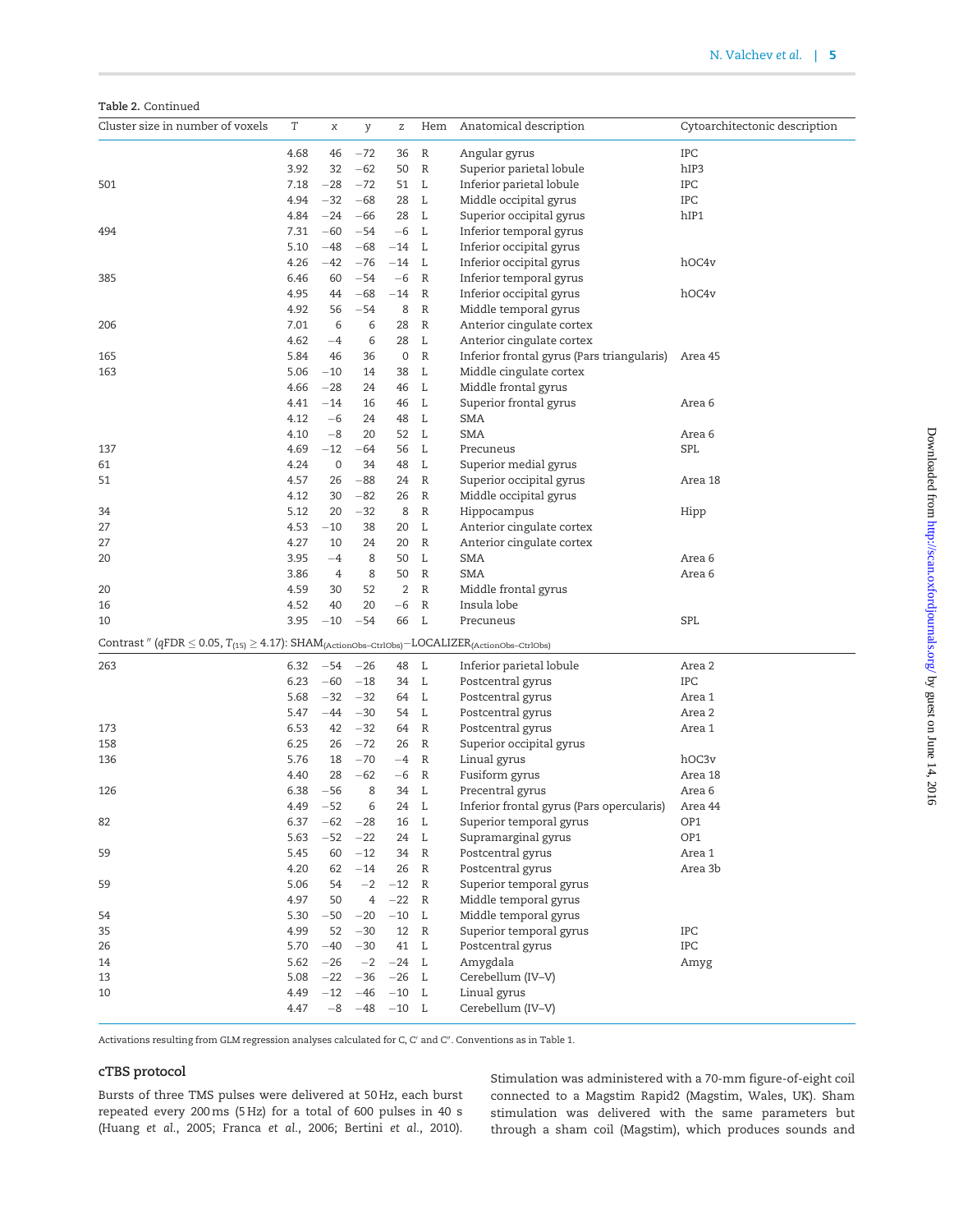<span id="page-5-0"></span>

Fig. 2. Shared circuits, target site and remote effect of cTBS on SI. (A) Localization of the shared circuits (P  $\leq$  0.001, T<sub>(16)</sub>  $\geq$  3.69, results survive  $q_{\text{FDR}}$   $\leq$ 0.05). Warm colors show areas classically associated with the pMNS, cold colors, somatosensory regions. (B) Box and whisker plot illustrating the spread of C, C'and C" values as a function of brain region (whiskers: min and max, box: Q1

sensations on the skin that approximate those of the active coil. Pulse intensity was set at 80% of rMT  $(=47.35\% \pm 5.06 \text{ s.d. of}$ maximum stimulator output).

# MRI data acquisition

Images were acquired with a Philips Intera 3T Quaser with a 8Ch synergy SENSE head coil. Functional images: 28 AC–PC aligned axial gradient-echo slices, 4.5 mm thickness, no gap, 3.5 x 3.5 mm in plane, interleaved slice acquisition, single shot EPI;  $TE = 28 \text{ ms}$ ,  $TR = 1.33 \text{ s}$ . T1 weighted structural scans:  $TR = 7.657$  ms,  $TE = 3.54$  ms, flip angle = 8 deg,  $1 \times 1 \times 1$  mm voxel size.

### Observation task

Thirty-six distinct hand action interactions (ActionObs) and thirty-six matching control movements (CtrlObs) [\(Supplementary Table S1](http://scan.oxfordjournals.org/lookup/suppl/doi:10.1093/scan/nsw029/-/DC1) and Arnstein et al., 2011) were recorded using a digital video camera (Sony DSRPDX10P), prepared in Adobe Premiere ([www.adobe.com](http://www.adobe.com)) and presented using Presentation (Neurobehavioral Systems, Davis, CA) [\(Figure 1A](#page-2-0)). Three movies of the same category formed a 10-s block and 12 blocks of each condition were presented in a semirandomized fashion (i.e. no more than two repetitions of the same condition in a row). At the end of the approximately 8 min session, subjects answered four questions that tested whether subjects watched the movies carefully or not.

#### Execution task

Similarly to [Arnstein](#page-9-0) et al. (2011) (and Gazzola et al., 2007; [Gazzola and Keysers, 2009](#page-10-0)), subjects were requested via backprojected instruction to either act upon objects presented on a T-shaped table on their abdomen (ActionExe), or track a moving dot on the screen (CtrlExe) with their gaze [\(Figure 1](#page-2-0) legend for more details) [\(Figure 1B](#page-2-0)). Each condition was repeated 12 times in a semi-randomized order with a random inter-trial interval of 8–12 s. Subjects practiced and rehearsed the task before the beginning of this approximately 8 min fMRI session.

## Experimental protocol

The experiment was distributed over 3 days [\(Figure 1C\)](#page-2-0).

Day 1. Localization of shared circuits and BA1/2. On the first experimental day, subjects performed the observation and execution tasks while in the MRI. To prepare for neuronavigation (Brain Innovation, Maastricht, The Netherlands), the T1 anatomical scan was acquired prior to functional tasks and immediately processed. After scanning, we evaluated the rMT and saved (using neuronavigation) the corresponding optimal scalp position for further use. Subjects showing high rMT were invited to end the experiment ( $n = 2$ , rMT > 64%).

Day 2 and Day 3. Sham and cTBS. Days 2 and 3 were equal in everything but the type of cTBS protocol randomly assigned to participants: nine received sham during Day 2 and cTBS on Day 3. The opposite was true for the remaining eight. Comparing results in participants experiencing cTBS first, and those experiencing SHAM first, revealed no significant differences at

and Q3, midline: median).  $(C-E)$  Regression analysis results for C, C' (both  $P \le 0.001$ ,  $T_{(16)} \ge 3.69$ , also survives  $q_{\text{FDR}} \le 0.05$ ) and C'' ( $q_{\text{FDR}} \le 0.05$ ,  $T_{(16)} \ge 4.17$ ), respectively. In green the shared circuits as defined in A. In red voxels with significant C, C' or C" regression values. In yellow the overlap between the shared circuits and the regression results.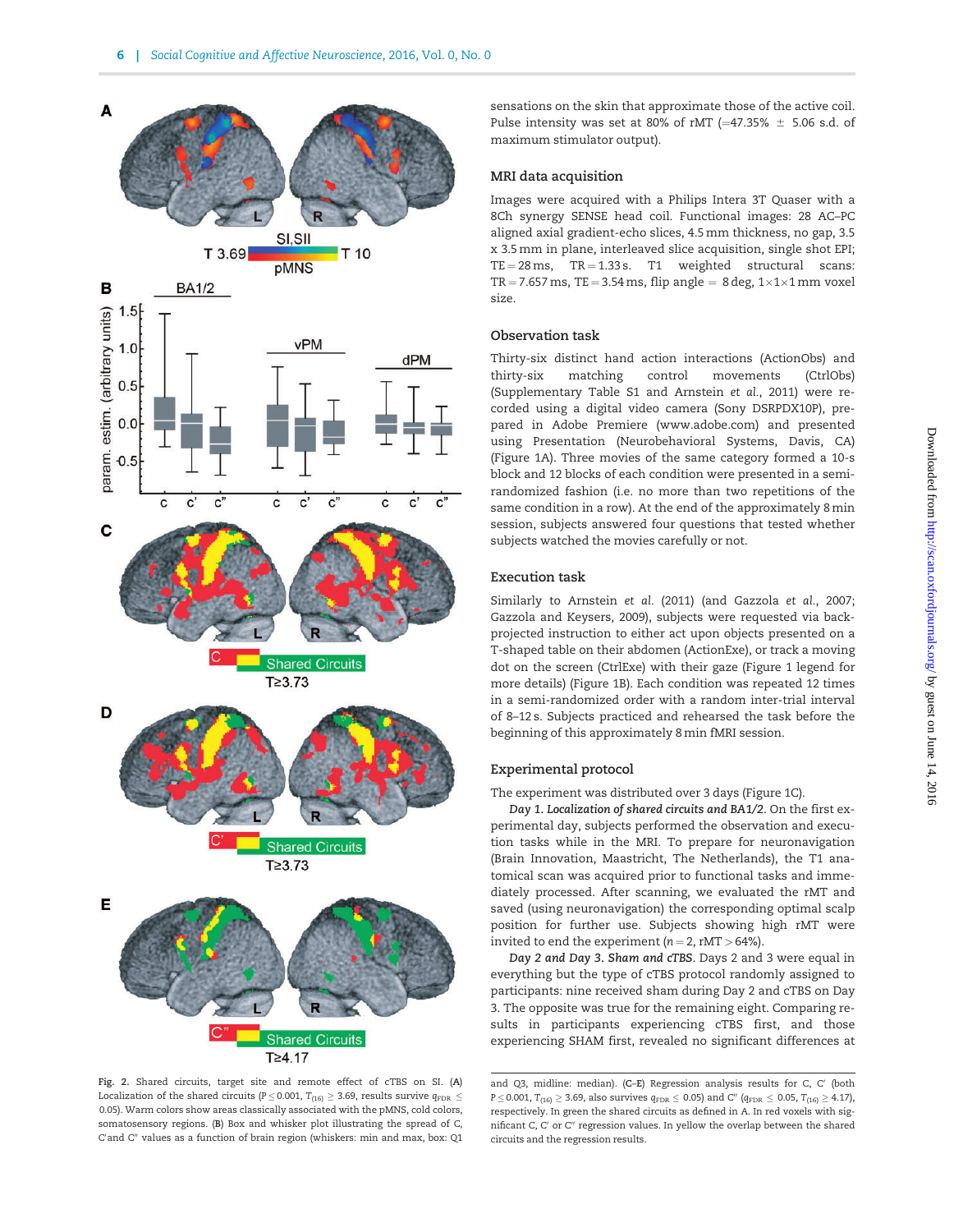$P_{\text{unc}}$  < 0.001. Each day started with the re-assessment of the rMT on the scalp position saved during Day 1 and the localization of our BA1/2 target point (see the 'Target site selection and neuronavigation' section). Subjects were then taken to the MRI preparation room, seated in the MRI bed (previously moved to the preparation room), asked to relax trying not to move their right (contralateral to stimulation) arm while stimulated with the cTBS (or SHAM) protocol. The experimenter then helped subjects to lay down to minimize subjects' movements after cTBS [\(Gentner](#page-10-0) et al., 2008; Iezzi et al.[, 2008;](#page-11-0) Todd et al.[, 2009\)](#page-12-0), and pushed the bed into the scanner. Within 6 min  $(5.2 \text{ min} \pm 0.41)$ s.d.) the fMRI scanning sequence was initiated, to capture the cTBS influence on action observation when cTBS after effects are thought to reach their maximum level [\(Huang](#page-11-0) et al., 2005).

Target site selection and neuronavigation. Subjects' head was reconstructed in 3D for neuronavigation using BrainVoyager (BV, Brain Innovation) from their T1 images. Functional data from Day 1 were pre-processed in BV (3D motion correction, FWHM 6-mm filter spatial smoothing, temporal filtering), and resulting images were co-registered to the T1. Unnormalized data were used to identify our target point ([Figure 1D\)](#page-2-0): the section of the somatosensory cortex that (a) belonged to the cluster resulting from inclusively masking the contrast ActionOBS– CtrlObs (visualized for most of the subjects at  $P_{\text{unc}} < 0.001$ , but threshold was lowered in some cases) with the binary map from ActionExe–CtrlExe (all subjects at  $p_{\text{unc}} < 0.001$ , minimum cluster size 10,  $q_{\text{FDR}} < 0.05$ ), and (b) fell within the anterior bank of the post-central sulcus and the adjacent crown of the postcentral gyrus (Geyer et al.[, 1999; Grefkes](#page-10-0) et al., 2001). Through neuronavigation, the target point was marked on an EEG cap worn by the participant. Mean Talairach coordinates  $(\pm s.d.)$  for the activation target site were:  $-43 \pm 5.52$ ,  $-31 \pm 5.98$ ,  $54 \pm 5.49$ (transformed in MNI using [http://imaging.mrc-cbu.cam.ac.uk/](http://imaging.mrc-cbu.cam.ac.uk/downloads/MNI2tal/) [downloads/MNI2tal/:](http://imaging.mrc-cbu.cam.ac.uk/downloads/MNI2tal/) -43 -35 57).

Data pre-processing and analyses. Except for neuronavigation, all analyses were carried out with SPM8 (Wellcome Department of Imaging Neuroscience, London, UK). Slice time-corrected EPI volumes were aligned to the mean EPI image from all 3 days. The T1 gray matter segment was co-registered to the mean EPI, and used to determine normalization parameters applied to all EPI ( $2 \times 2 \times 2$  mm) and structural ( $1 \times 1 \times 1$  mm) images. EPIs were then smoothed with an 8-mm FWHM Gaussian kernel.

At the first (subject) level, for each day separately, ActionObs and CtrlObs were modeled with separate predictors as boxcar functions convolved with the hemodynamic response function. The same was done for ActionExe and CtrlExe. Six movement parameters, which never exceed the original voxel size, were included as predictors of no interest. Second level analyses were performed as described in the results. We used this two level approach to examine whether cTBS changed the reliability of brain activity (thereby increasing the residual error at the first level, see [Supplementary Materials\)](http://scan.oxfordjournals.org/lookup/suppl/doi:10.1093/scan/nsw029/-/DC1) or shifted brain activity up or down throughout the cTBS session (thereby increasing variance across participants at the second level, see main text). Brain maps were thresholded at  $P_{uncorrected} < 0.001$ , and  $P_{\rm FDR} <$ 0.05 (whichever most stringent; see Supplementary Section 'Statistical maps thresholding considerations').

BA1/2 ROI definition. For each subject individually, an 1 cm diameter sphere, centered on the MNI transformed target point, was built with Marsbar (Brett et al.[, 2002\)](#page-10-0), then intersected with both the BA1/2 anatomical ROI [\(Eickhoff](#page-10-0) et al., 2005[, 2006, 2007\)](#page-10-0), and the individual gray matter ([Figure 1E\)](#page-2-0).

Premotor ROIs definition. Left BA6 and BA44 (Anatomy toolbox for SPM; [Eickhoff](#page-10-0) et al., 200[5, 2006](#page-10-0), [2007](#page-10-0)) were at first combined in a single BA6/44 ROI. Based on visual inspection of our group averaged anatomy, the study of [Tomassini](#page-12-0) et al. (2007), and on the Harvard–Oxford cortical atlas ([http://www.cma.mgh.har](http://www.cma.mgh.harvard.edu/fsl_atlas.html) [vard.edu/fsl\\_atlas.html\)](http://www.cma.mgh.harvard.edu/fsl_atlas.html), the BA6/44 ROI was then split in three: voxels with  $-13 \le x \le +13$  (in MNI) were combined into the supplementary motor, voxels not belonging to SMA with  $z \geq 48$ , combined into dorsal premotor and those with  $z < 48$  into ventral premotor ROI. Intersecting these anatomical ROIs with the results of the shared circuit localizer generated dPM and vPM ROIs used to quantify the effect of cTBS over BA1/2 on the core premotor nodes of the pMNS [\(Figure 2B](#page-5-0) and [Supplementary](http://scan.oxfordjournals.org/lookup/suppl/doi:10.1093/scan/nsw029/-/DC1) [Figure S4](http://scan.oxfordjournals.org/lookup/suppl/doi:10.1093/scan/nsw029/-/DC1)).

# Results

### Shared circuits

Shared circuits were localized at group level from data acquired on Day 1: the contrast ActionObs–CtrlObs ( $T_{(16)} \geq 3.69$ ,  $P_{\text{unc}} \leq 3.69$ 0.001, minimum cluster size 10 and  $q_{\text{FDR}} < 0.05$ ) was explicitly masked with results from ActionExe–CtrlExe thresholded at  $T_{(16)}$  $>$  3.69 (P<sub>unc</sub> < 0.001, minimum cluster size 10 and  $q_{\text{FDR}}$  < 0.05). As expected, shared circuits included ([Table 1](#page-1-0)) regions of the pMNS (premotor and posterior parietal cortices; [Figure 2A](#page-5-0), warm colors) and somatosensory cortices (BA1/2 and SII; [Figure](#page-5-0) [2A,](#page-5-0) cold colors and [Supplementary Figure S1](http://scan.oxfordjournals.org/lookup/suppl/doi:10.1093/scan/nsw029/-/DC1)).

# Effect of cTBS on BA1/2

To examine cTBS effects on action observation processing (operationalized using ActionObs–CtrlObs), in the target location, we extracted from each participant (i), the parameter estimates of the contrast  $C_i = cTBS_{(ActionObs-Ctr1Obs)} - SHAM_{(ActionObs-Ctr1Obs)}$  from the participant's BA1/2 targeted ROI [\(Figure 2B](#page-5-0)). As expected, the group overall showed no clear main cTBS effect  $(P > 0.09$ , t-test H<sub>0</sub>:  $C = 0$ ), and some participants showed a reduction of the signal in the somatosensory cortex  $(C < 0$ ; parameter estimates in arbitrary units from  $-0.3$  to  $-0.04$ ;  $n = 8$ ), others an increase (C > 0; parameter estimates in arbitrary units from  $+0.05$  to  $+1.47$ ; n = 9). To examine whether this variability was due, at least in part, to the effect of cTBS, or only to random fluctuations between two scanning sessions, we calculated a similar contrast between the cTBS and LOCALIZER day,  $C_i'$  $=$   $CTBS<sub>(ActionObs-CtrlObs)</sub> - LOCALIZER$ (ActionObs–CtrlObs) and the SHAM and LOCALIZER day, C<sub>i</sub>" =  $SHAM$ <sub>(ActionObs–CtrlObs)</sub>–LOCALIZER<sub>(ActionObs–CtrlObs)</sub>. If cTBS has an effect on BA1/2 that varies from excitatory to inhibitory depending on subjects ([Gangitano](#page-10-0) et al., 2002; [Hamidi](#page-11-0) et al., 2009; [Ridding and](#page-11-0) [Ziemann, 2010; Hamada](#page-11-0) et al., 2012), C' should have a wider distribution than C"—with participants showing inhibition widening the distribution to the left and those showing excitation to the right tail of the distribution of C' compared with C".

As expected, the standard deviation of contrasts involving cTBS ( $\sigma$ (C) = 0.43,  $\sigma$ (C') = 0.39) was larger than those of the contrast not involving cTBS ( $\sigma$ (C'') = 0.26), with cTBS leading to an increase of standard deviation of over 50% ( $\sigma$ (C)/ $\sigma$ (C'') = 1.67,  $\sigma(C')/\sigma(C'') = 1.52$ ). A permutation test, in which we randomly permute (within each subject) the labels for C, C' and C'' 10 000 times revealed that only 90 of these 10 000 random permutations exceeded the values observed in our real data (both  $\sigma(C)/$  $\sigma(C'') > 1.67$  and  $\sigma(C')/\sigma(C'') > 1.52$ ). This confirms that cTBS increased between-subject variance in our contrast values (P < 0.009). An alternative approach to testing whether the contrasts involving cTBS (C, C') differ in distribution from those not involving cTBS  $(C<sup>n</sup>)$  is to use the non-parametric paired-sample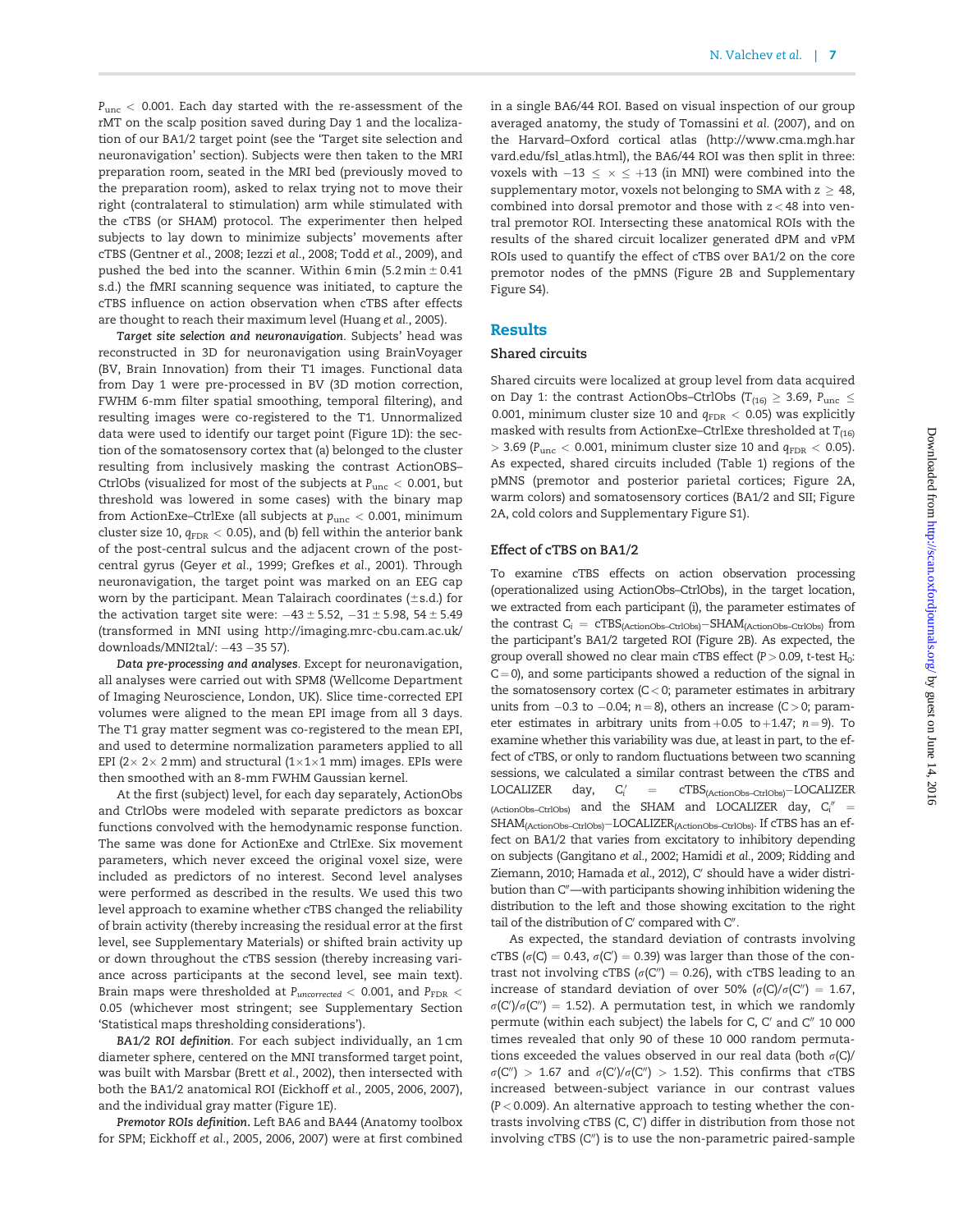Kolmogorov–Smirnov test of equality of distribution. The test confirmed that C and C' came from similar distributions ( $P_{\text{(one)}}$  $t_{\text{ailed}}$   $>$  0.19), but both come from distributions that differ from those of C'' (C vs C'', P<sub>(one tailed)</sub> < 0.0015; C' vs C'', P<sub>(one tailed)</sub> < 0.04).

#### The remote effects of cTBS

We used a regression analysis to explore whether voxels of the pMNS receive information relating to action observation from BA1/2, and whether this information is sensitive to cTBS. Importantly, we use the contrast C to isolate brain activity that relates to action observation. If a given voxel (j) receives actionspecific excitatory input from BA1/2, remote effects should mirror local effects, with participants for whom cTBS increased activity in BA1/2 (contrast  $C_{BA1/2} > 0$ ) showing increased activity in this voxel  $j$  (C<sub>i</sub>  $> 0$ ), and participants for whom cTBS reduced activity in BA1/2 ( $C_{BA1/2}$  < 0) showing reduced activity in voxel j  $(C_i < 0)$ . Hence, we computed a general linear model (GLM) of the form  $C_{j,i} = a_j^* C_{BA1/2,i} + error_i$ , and tested  $H_0: a_j \leq 0$  against the alternative hypothesis  $H_1: a_i > 0$ . This regression analysis revealed a large bilateral network encompassing the dorsal and ventral premotor cortex, and the rostral inferior parietal lobule of the pMNS, BA1/2, primary motor and regions of the middle temporal gyrus (MTG) ([Table 2](#page-3-0) and [Figure 2C\)](#page-5-0). Among the 8792 voxels localized to belong to shared circuits on Day 1 ([Figure 2A](#page-5-0), and green in 2C–E), 6373 (72.5%, [Figure 2C](#page-5-0) yellow) were found to have activation changes  $(C_i)$  significantly predicted by changes associated with cTBS on BA1/2  $(C_{BA1/2})$  (see also [Supplementary](http://scan.oxfordjournals.org/lookup/suppl/doi:10.1093/scan/nsw029/-/DC1) [Figure S2\)](http://scan.oxfordjournals.org/lookup/suppl/doi:10.1093/scan/nsw029/-/DC1). Importantly, although the remote effects predicted by  $C_{BA1/2}$  were not restricted (red in [Figure 2C](#page-5-0)) to shared circuits, there was a notable topographic similarity between the spatial maps retrieved by this regression analysis and shared circuits (spatial correlation of the t-maps,  $r = 0.38$ ,  $P < 10^{-6}$ ). To test for inhibitory connections between BA1/2 and target voxels, we tested for the presence of negative relationships ( $H_1$ :  $a < 0$ ), but found no significant results ( $q_{\rm FDR} > 0.05$ ). If BA1/2 sends inhibitory connections to voxel j, and if this inhibition is metabolically more costly than the activity it inhibits, inhibitory connections may have been included in the significant positive contrast  $(H_0:$  $a < 0$ ) [\(Attwell and Iadecola, 2002](#page-10-0)).

To verify that the results found in the above regression analysis depend on the cTBS effect on BA1/2, rather than on unspecific fluctuations across days, we repeated the analysis using the contrasts C' and C" as defined above, and the models  $C'_{j,i} =$  ${a'_j}^*$  C'<sub>BA1/2,i</sub> + error'<sub>i</sub>; C"<sub>j,i</sub> =  $a_j$ "\*C"<sub>BA1/2,i</sub> + error"<sub>i</sub> [\(Figure 2D and](#page-5-0) [E](#page-5-0)). Results confirmed that regression analyses including the cTBS data (C or C', [Figure 2C and D](#page-5-0)) evidence a larger network (29 768 voxels for C, 21 310 voxels for C') influenced by BA1/2 than that restricted to spontaneous fluctuations (1269 voxels for C", [Figure 2E](#page-5-0)). A chi-square test confirms that regressions using spontaneous fluctuations alone  $(C<sup>n</sup>)$  evidence less significant voxels than regressions leveraging the effect of cTBS (C' and C", both  $P_{\text{(one-tailed)}} < 0.0001$ ). This is true also if only significant voxels within shared circuits are compared (yellow in [Figure 2C–E;](#page-5-0) C: 6373, C': 4139, C'': 434; C > C''  $P_{\text{(one-tailed)}} < 0.0001$ , C' > C''  $P_{\text{(one)}}$  $_{\rm{tailed}}$   $< 0.0001$ ).

In the regression analyses, the FDR correction imposed a higher t-threshold on the results for C" (T  $\geq 4.17$ ) than for C and C' (both  $T \geq 3.73$ ). However, even if imposing the stricter threshold ( $T \geq 4.17$ ; [Supplementary Figure S3](http://scan.oxfordjournals.org/lookup/suppl/doi:10.1093/scan/nsw029/-/DC1)) on all regressions, C and C' continue to reveal significantly larger networks than C" (in shared circuits, C: 5339, C': 3238, C": 434; chi-square, P<sub>(one</sub>  $_{\text{tailed}}$  < 0.0001).

This analysis has two caveats. First, the chi-square test assumes that voxels are independent, which is untrue due to spatial smoothness of fMRI data. SPM estimates the smoothness of the data, and provides an estimate of the number of resels (independent resolution elements) in the data. If all voxels were independent, there would be as many resels as voxels, instead in our regression based on C, there were 318 voxels per resel. We thus divided all voxel counts in the chi-square  $2 \times 2$  contingency table by the SPM estimated 318 voxels/resels, and performed the chi-square tests on resel counts. Results remained significant (all  $P < 0.05$ ). Second, the analysis is dependent on an arguably arbitrary threshold to classify voxels as significant or not in the chi-square table. We therefore plotted the distribution of t-values across all voxels for the three regression analyses [\(Figure 3B and C](#page-8-0)). This illustrates again, that given a certain threshold (t = 3.73,  $P_{unc}$  < 0.001) more voxels cross the threshold for C and C' than for C". Importantly, the same conclusion would be drawn over a wide range of thresholds, as it is due to an overall shift of the distributions. Non-parametric permutation testing confirms that the distribution for C and C' have larger medians than that of  $C''$  (P < 0.001, 1000 permutations), and this is true over the entire brain ([Figure 3B\)](#page-8-0), and within the pMNS [\(Figure 3C](#page-8-0)). These results hold even if the permutation test is performed after subsampling one voxel in every 318 to approximately test the differences for resels instead of voxels.

## cTBS induced an increase in design efficiency not in connectivity

The t-value in a GLM is the product of three terms ([Figure](#page-8-0) [3A](#page-8-0))—the slope a, the efficiency  $\eta$  and the inverse of the error  $\epsilon$ . Which of the three terms of equation (1) in [Figure 3A](#page-8-0) is responsible for the boost of t-value in regressions C and C' vs  $C''$ ? To test for a change in slope, we first conducted a whole-brain analysis comparing a' and a" using a multiple regression analysis, which revealed no significant difference ( $q_{\rm FDR} > 0.05$ ) on a voxel by voxel basis. Second, we plotted the distribution of the slope as a function of the regression for all voxels or all shared circuit voxels ([Figure 3D and E](#page-8-0)), again showing no evidence for a change in slope. Because the slope of the regression reflects the neural coupling across brain regions (i.e. how much the signal in a target voxel changes when the BOLD signal in SI changes by one unit), the lack of difference in slope suggests that cTBS changed the statistical power of our analyses without changing the neural coupling we try to measure ([Supplementary Figure S4,](http://scan.oxfordjournals.org/lookup/suppl/doi:10.1093/scan/nsw029/-/DC1) and Supplementary section 'Changes in connectivity').

We subsequently examined whether noise  $(\epsilon)$  differed across regressions (i.e. variance across subjects not accounted for by differences in SI), but found no such differences [\(Figure 3F and G](#page-8-0)).

As shown above, cTBS increased between subject standard deviation of the contrast that serves as the regressor in the GLMs, with  $\sigma(C)$  and  $\sigma(C')$  over 50% higher than  $\sigma(C'')$ . For a simple regression analysis at the second level, the efficiency  $\eta$  of a design increases linearly with the standard deviation of the regressor (via the covariance matrix of the design matrix,  $X<sup>T</sup>X$  in [Figure 3A](#page-8-0), equation (2)). Not surprisingly, the boost of standard deviation in SI triggered by cTBS directly translates into the same boost of 50–70% in the efficiency of the design ([Figure 3H\)](#page-8-0). Because of this direct relationship between  $\sigma$  and  $\eta$ , the permutation test performed on the standard deviations of C, C' and C" directly translates to show that the boost in  $\eta$  is also significant at  $P < 0.009$ . Because the efficiency is a property of the regressor,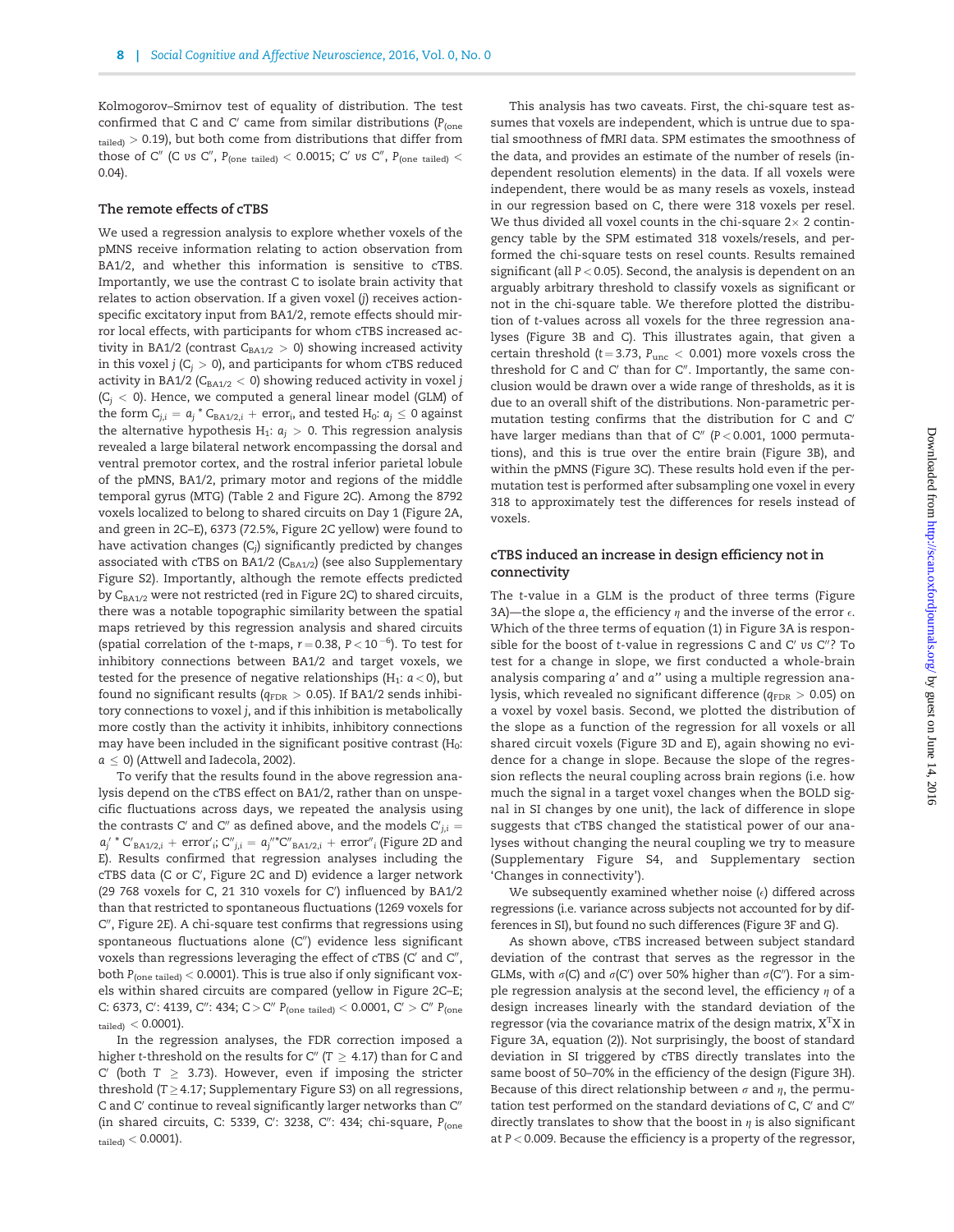<span id="page-8-0"></span>

Fig. 3. cTBS effect on design efficiency. (A) Description of the terms used to calculate t-values in a GLM. (B, D, F) Histogram of the t-, slope  $a$ - and error  $\epsilon$ -values over all voxel in the brain. (C, E, G) Same as in B, D and F but over all voxels within the shared circuits. (H) Relationship between the efficiency of the design  $\eta$ , the standard deviation sigma and the predictor C, C' and C".

not of the signal in the target voxel, this boost in efficiency is voxel-independent, and therefore directly boosts the t-values in all voxels by 50–70%, explaining the shift of t-values we identified in [Figures 2](#page-5-0) and 3.

# **Discussion**

The experiment aimed to investigate whether during the observation of the actions of others, action specific information processing, as proxied using the ActionObs–CtrlObs contrast, in BA1/2 and pMNS are causally related. We identified the BA1/2 region involved in action observation in each subject, used cTBS to perturb brain activity in this region and then measured the causal effects of this perturbation elsewhere in the brain while subjects viewed the actions of other people.

We expected the local effect of cTBS on BOLD activity in BA1/ 2 to vary across individuals [\(Ridding and Ziemann, 2010](#page-11-0); [Teo](#page-12-0) et al.[, 2011](#page-12-0); [Hamada](#page-11-0) et al., 2012), as many failed to consistently find a reduction of local activity following 'inhibitory' TMS [\(Chouinard](#page-10-0) et al., 2003; Lee et al.[, 2003](#page-11-0); [Rounis](#page-12-0) et al., 2005; [O'Shea](#page-11-0) et al.[, 2007;](#page-11-0) Hubl et al.[, 2008](#page-11-0); [Conchou](#page-10-0) et al., 2009; [Stagg](#page-12-0) et al., [2009;](#page-12-0) [Havrankova](#page-11-0) et al., 2010; Ward et al.[, 2010](#page-12-0); Ott et al.[, 2011](#page-11-0); [Volman](#page-12-0) et al., 2011; [Arfeller](#page-9-0) et al., 2012; Noh et al.[, 2012;](#page-11-0) [van](#page-12-0) [Nuenen](#page-12-0) et al., 2012). Extracting brain activation from the BA1/2 ROI confirmed our prediction: comparing the cTBS and SHAM sessions revealed that some participants showed a decrease and some an increase in the ActionObs–CtrlObs contrast. Importantly, comparing changes in brain activity induced by cTBS with spontaneous fluctuations across days without cTBS revealed that cTBS had significantly broadened the distribution of action observation-related brain activity across participants. We then leveraged the increase in spread to explore BA1/2 connectivity, by identifying voxels in the brain for which activity changes were predicted by those experimentally induced in BA1/2. This analysis revealed a network of regions encompassing 70% of shared circuit voxels (as identified using our localizer), including areas associated with the pMNS. Importantly, analyses revealed that the cTBS did not alter the actual connectivity between BA1/2 and pMNS regions, but simply increased the efficiency with which such connections can be detected (Figure 3): using cTBS to increase the variance between participants gave the regression analysis more 'traction' to detect these connections.

Anatomical connections between BA1/2 and the ipsilateral premotor and inferior parietal nodes of the monkey MNS [\(Keysers](#page-11-0) et al., 2010) suggest a human anatomical routes for the causal influence of BA1/2 on the premotor and parietal nodes of the pMNS during action observation. Connections between left and right BA1/2 provide a basis for the strong effects we measured in the right, unstimulated hemisphere. That somatosensory, premotor and parietal brain regions are causally interconnected while participants perform actions is well established [\(Pearson](#page-11-0) et al., 1971; [Pavlides](#page-11-0) et al., 1993; [Gordon](#page-10-0) et al., [1995; Aschersleben](#page-10-0) et al., 2001; [Schabrun](#page-12-0) et al., 2008; [Franklin](#page-10-0) [and Wolpert, 2011](#page-10-0)). The contribution of our study is to propose and test that this interconnection is also relevant during the observation of the actions of others, as this link had so far been neglected: most of the most authoritative reviews on the neural basis of action observation either do not mention the somatosensory system at all ([Cattaneo and Rizzolatti, 2009](#page-10-0)), or see it as an 'additional' system merely receiving information from the pMNS [\(Rizzolatti and Sinigaglia, 2010\)](#page-11-0). This stance implicitly suggests that the anatomical connections from BA1/2 to premotor and posterior parietal regions, that are well documented during action execution, are dormant during action observation. Our data challenge this implicit belief. First, that a manipulation of activation in BA1/2 carries over to premotor and posterior parietal locations suggest that information also flows in the direction from BA1/2 to the classical pMNS system during action observation. Second, by tracking the contrast ActionObs– CtrlObs our analyses show that action-observation-specific information is transferred in the direction from BA1/2 to the pMNS. Importantly, because our CtrlObs condition showed the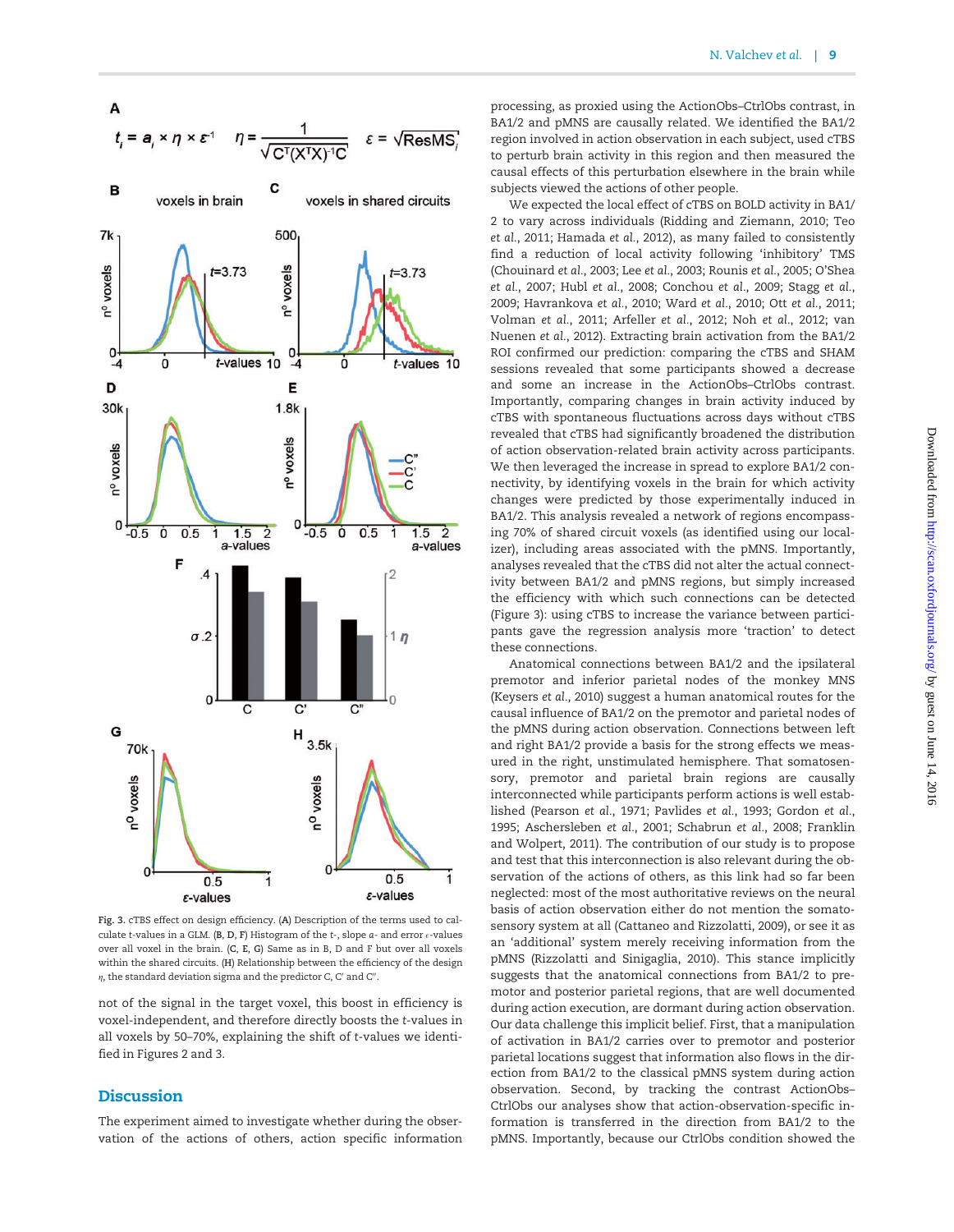<span id="page-9-0"></span>same hand moving close to the same object as during ActionObs, we disentangle unspecific activation triggered by the sight of hands and objects, from more specific activation triggered when observing a hand acting on the object. Our data therefore invite us to include BA1/2 in the pMNS and suggest that information about the expected somatosensory consequences of the observed action is also part of the simulations computed by the network. The realization that such causal interactions integrate somatosensory and motor representations during action observation nicely fit with contemporary notions of the motor system as being sensorimotor ([Gallivan](#page-10-0) [and Culham, 2015](#page-10-0)) and studies that show that the somatosensory consequences of observed actions influence activation in the action observation network ([Morrison](#page-11-0) et al., 2013).

Given that we employ a regression analysis across days, is it possible that we actually identified a correlation between spontaneous fluctuations across time in both regions? That cTBS changed the variance between participants' brain activity in the BA1/2 and thereby enabled the regression analyses to evidence a network of meaningful connections that was much wider, jointly advocates that the results of our study reflect, at least in part, a causal influence from cTBS on BA1/2 to the pMNS.

This study has three limitations. First, it lacks of a control area and further studies are thus needed to understand the specificity of the BA1/2 perturbation effects. Second, it cannot establish whether the cTBS-triggered activation changes are functionally relevant for action perception [\(Avenanti](#page-10-0) et al., [2013b](#page-10-0); [Urgesi](#page-12-0) et al., 2014). To address this question, in a separate experiment, participants saw a box being lifted and had to judge its weight from the action kinematics alone (similar to: [Pobric](#page-11-0) [and Hamilton, 2006](#page-11-0)) while under the effect of cTBS. cTBS (compared with SHAM) over BA1/2 impaired the accuracy with which participants judged the actions of others (N. Valchev, E. Tidoni, A. Hamilton, V. Gazzola, and A. Avenanti, in preparation; Primary Somatosensory cortex necessary for the perception of weight from other people's action: a continuous theta-burst cTBS experiment). Interestingly, no impairments were detected after stimulation of nearby control sites 2.5-cm anterior or posterior to BA1/2. Hence, perturbation effects of cTBS on action perception may be site-specific, although not site-limited as suggested by the present study. Third, in our experiment we use the same fMRI data to assess the effect of cTBS over SI and regress the distal effects on the pMNS. It is therefore difficult to disentangle the contribution of cTBS from that of random fluctuations in brain responses across days. However, the significant difference in standard deviations between contrasts with and without cTBS confirms that cTBS has contributed to the effects we see. Collecting fMRI independent data to assess the effect of cTBS in a particular participant (e.g. somatosensoryevoked-potentials) might help better disentangling the specific effect of cTBS. Fourth, our regression approach can reveal relationship between cTBS-induced changes in BA1/2 and changes induced in connected brain regions if these are linear (be they inhibitory or excitatory), but may have missed more complex non-linear relationships.

Recently, it has been argued that action observation may involve mechanisms to predict future visual input using feedback information from the pMNS to the high-level visual areas of the MTG ([Keysers](#page-11-0) et al., 2004; [Gazzola and Keysers, 2009;](#page-10-0) [Kilner](#page-11-0) et al., [2009;](#page-11-0) [Schippers](#page-12-0) et al., 2010; [Friston](#page-10-0) et al., 2011; [Avenanti](#page-10-0) et al., [2013a](#page-10-0); [Keysers and Gazzola, 2014](#page-11-0)). The fact that we found regions of the MTG to be influenced after cTBS on BA1/2 speaks in favor of the presence of such causal feedback influences onto the MTG.

In conclusion, by harnessing the capacity of cTBS to alter brain activity in remote interconnected regions, we provide evidence that the pMNS exchanges action-observation-specific information with BA1/2. This suggests closely integrating somatosensory and motor components in models of action observation. Rather than generating separate somatosensory and motor representations of the actions of others, the brain seems to take advantage of the tight connections between the somatosensory and motor cortex, evolved for motor control, to generate integrated sensorimotor vicarious representations. In addition, our study refines our understanding of the utility of offline cTBS in fMRI connectivity analyses, by showing that this type of cTBS increases between-subject variance (but not within; Supplementary Section 'Within subjects variance, and global differences'), and thereby the efficiency with which a network of distal influences can be detected across days.

## Acknowledgments

The authors thank Inge Zijdewind and Peter Albronda for technical support, Anita Kuipers, Judith Streurman, Marc Thioux and Luca Nanetti for their help in data collection and Rajat Thomas for his help in data analyses regarding the efficiency of regressions.

## Funding

The work was supported by a SFRH/BD/47576/2008 grant from the Portuguese Foundation for Science and Technology (FCT) co-funded by the Program for Human Potential and the European Union to NV-023253, ([http://](http://www.fct.pt/) [www.fct.pt/](http://www.fct.pt/)); a NWO VENI (451-09-006 MaGW; [http://www.](http://www.nwo.nl/) [nwo.nl/\)](http://www.nwo.nl/) and NARSAD (22453) grant (to V.G.); a Cogito Foundation (R-117/13 and 14-139-R), MIUR (RBFR12F0BD) and Ministero della Salute (GR-2010-2319335) grant (to A.A.); a Marie Curie Excellence Grant (MEXT-CT-2005 [http://cordis.](http://cordis.europa.eu/mariecurie-actions/ext/home.html) [europa.eu/mariecurie-actions/ext/home.html](http://cordis.europa.eu/mariecurie-actions/ext/home.html)) and an ERC-StG grant (312511) from the European Research Council of the European Commission (to C.K.). The funders had no role in study design, data collection and analysis, decision to publish or preparation of the manuscript.

## Supplementary data

[Supplementary data](http://scan.oxfordjournals.org/lookup/suppl/doi:10.1093/scan/nsw029/-/DC1) are available at SCAN online.

Conflict of interest. None declared.

### References

- Adolphs, R., Damasio, H., Tranel, D., Cooper, G., Damasio, A.R. (2000). A role for somatosensory cortices in the visual recognition of emotion as revealed by three-dimensional lesion mapping. The Journal of Neuroscience, 20(7), 2683–90.
- Arfeller, C., Schwarzbach, J., Ubaldi, S., Ferrari, P., Barchiesi, G., Cattaneo, L. (2012). Whole-brain haemodynamic after-effects of 1-Hz magnetic stimulation of the posterior superior temporal cortex during action observation. Brain Topography, 26(2), 278–91.
- Arnstein, D., Cui, F., Keysers, C., Maurits, N.M., Gazzola, V. (2011).  $\mu$ -Suppression during action observation and execution correlates with BOLD in dorsal premotor, inferior parietal, and SI cortices. The Journal of Neuroscience, 31(40), 14243–9.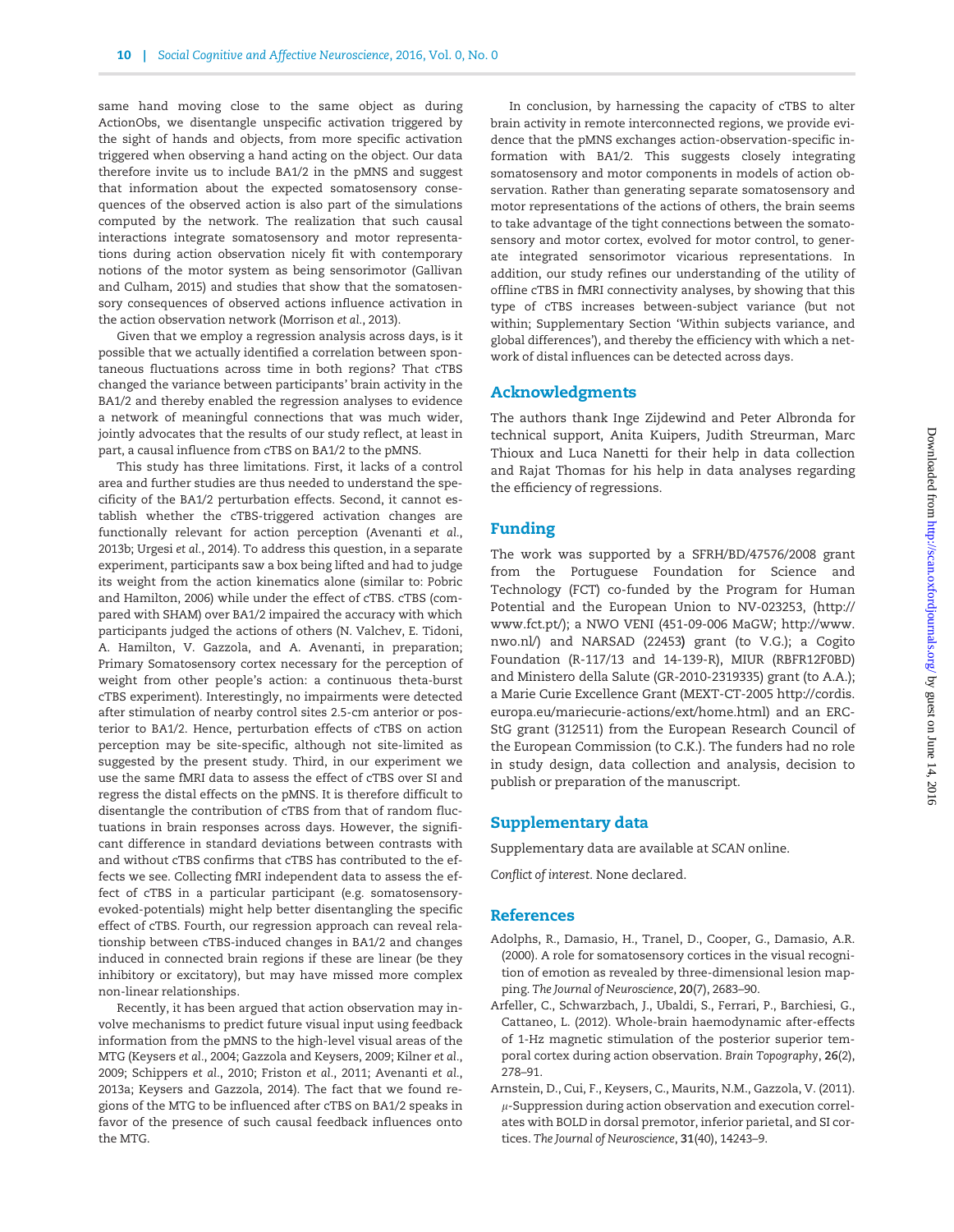- <span id="page-10-0"></span>Aschersleben, G., Gehrke, J., Prinz, W. (2001). Tapping with peripheral nerve block. A role for tactile feedback in the timing of movements. Experimental Brain Research, 136(3), 331–9.
- Attwell, D., Iadecola, C. (2002). The neural basis of functional brain imaging signals. Trends in Neuroscience, 25(12), 621–5.
- Avenanti, A., Bolognini, N., Maravita, A., Aglioti, S.M. (2007). Somatic and motor components of action simulation. Current Biology, 17(24), 2129–35.
- Avenanti, A., Annella, L., Candidi, M., Urgesi, C., Aglioti, S.M. (2013a). Compensatory plasticity in the action observation network: Virtual lesions of STS enhance anticipatory simulation of seen actions. Cerebral Cortex, 23, 570–80.
- Avenanti, A., Candidi, M., Urgesi, C. (2013b). Vicarious motor activation during action perception: Beyond correlational evidence. Frontiers in Human Neuroscience, 14, 7–185.
- Bertini, C., Leo, F., Avenanti, A., Ladavas, E. (2010). Independent mechanisms for ventriloquism and multisensory integration as revealed by theta-burst stimulation. European Journal of Neuroscience, 31(10), 1791–9.
- Bolognini, N., Miniussi, C., Gallo, S., Vallar, G. (2013). Induction of mirror-touch synaesthesia by increasing somatosensory cortical excitability. Current Biology, 23(10), R436–7.
- Bolognini, N., Rossetti, A., Fusaro, M., Vallar, G., Miniussi, C. (2014). Sharing social touch in the primary somatosensory cortex. Current Biology, 24(13), 1513–7.
- Bolognini, N., Rossetti, A., Maravita, A., Miniussi, C. (2011). Seeing touch in the somatosensory cortex: A TMS study of the visual perception of touch. Human Brain Mapping, 32(12), 2104–14.
- Brett, M., Anton, J.L., Valabregue, R., Poline, J.B. (2002). Region of interest analysis using an SPM toolbox [abstract]. Paper presented at the 8th international conference on Functional Mapping of the Human Brain, June 2–6, 2002, Sendai, Japan. (Available on CD-ROM in NeuroImage 16(2).)
- Bufalari, I., Aprile, T., Avenanti, A., Di Russo, F., Aglioti, S.M. (2007). Empathy for pain and touch in the human somatosensory cortex. Cerebral Cortex, 17(11), 2553.
- Caspers, S., Zilles, K., Laird, A.R., Eickhoff, S.B. (2010). ALE metaanalysis of action observation and imitation in the human brain. Neuroimage, 50(3), 1148–67.
- Cattaneo, L., Rizzolatti, G. (2009). The mirror neuron system. Archives of Neurology, 66(5), 557–60.
- Chouinard, P.A., Van Der Werf, Y.D., Leonard, G., Paus, T. (2003). Modulating neural networks with transcranial magnetic stimulation applied over the dorsal premotor and primary motor cortices. Journal of Neurophysiology, 90(2), 1071–83.
- Cisek, P., Kalaska, J.F. (2004). Neural correlates of mental rehearsal in dorsal premotor cortex. Nature, 431(7011), 993–6.
- Conchou, F., Loubinoux, I., Castel-Lacanal, E., et al. (2009). Neural substrates of low-frequency repetitive transcranial magnetic stimulation during movement in healthy subjects and acute stroke patients. A PET study. Human Brain Mapping, 30(8), 2542–57.
- Dinstein, I., Hasson, U., Rubin, N., Heeger, D.J. (2007). Brain areas selective for both observed and executed movements. Journal of Neurophysiology, 98, 1415–27.
- Driver, J., Blankenburg, F., Bestmann, S., Vanduffel, W., Ruff, C.C. (2009). Concurrent brain-stimulation and neuroimaging for studies of cognition. Trends in Cognitive Science, 13(7), 319–27.
- Eickhoff, S.B., Heim, S., Zilles, K., Amunts, K. (2006). Testing anatomically specified hypotheses in functional imaging using cytoarchitectonic maps. Neuroimage, 32(2), 570–82.
- Eickhoff, S.B., Paus, T., Caspers, S., et al. (2007). Assignment of functional activations to probabilistic cytoarchitectonic areas revisited. Neuroimage, 36(3), 511–21.
- Eickhoff, S.B., Stephan, K.E., Mohlberg, H., et al. (2005). A new SPM toolbox for combining probabilistic cytoarchitectonic maps and functional imaging data. Neuroimage, 25(4), 1325–35.
- Filimon, F., Nelson, J.D., Hagler, D.J., Sereno, M.I. (2007). Human cortical representations for reaching: Mirror neurons for execution, observation, and imagery. Neuroimage, 37(4), 1315–28.
- Fogassi, L., Ferrari, P.F., Gesierich, B., Rozzi, S., Chersi, F., Rizzolatti, G. (2005). Parietal lobe: From action organization to intention understanding. Science, 308(5722), 662–7.
- Franca, M., Koch, G., Mochizuki, H., Huang, Y.Z., Rothwell, J.C. (2006). Effects of theta burst stimulation protocols on phosphene threshold. Clinical Neurophysiology, 117(8), 1808–13.
- Franklin, D.W., Wolpert, D.M. (2011). Computational mechanisms of sensorimotor control. Neuron, 72(3), 425–42.
- Friston, K., Mattout, J., Kilner, J. (2011). Action understanding and active inference. Biological Cybernetics, 104(1), 137–60.
- Fujii, N., Hihara, S., Iriki, A. (2008). Social cognition in premotor and parietal cortex. Society for Neuroscience, 3(3–4), 250–60.
- Gallese, V., Fadiga, L., Fogassi, L., Rizzolatti, G. (1996). Action recognition in the premotor cortex. Brain, 119(2), 593–609.
- Gallivan, J.P., Culham, J.C. (2015). Neural coding within human brain areas involved in actions. Current Opinion in Neurobiology, 33, 141–9.
- Gangitano, M., Valero-Cabré, A., Tormos, J.M., Mottaghy, F.M., Romero, J.R., Pascual-Leone, Á. (2002). Modulation of inputoutput curves by low and high frequency repetitive transcranial magnetic stimulation of the motor cortex. Clinical Neurophysiology, 113(8), 1249–57.
- Gazzola, V., Keysers, C. (2009). The observation and execution of actions share motor and somatosensory voxels in all tested subjects: Single-subject analyses of unsmoothed fMRI data. Cerebral Cortex, 19(6), 1239–55.
- Gazzola, V., Aziz-Zadeh, L., Keysers, C. (2006). Empathy and the somatotopic auditory mirror system in humans. Current Biology, 16, 1824–9.
- Gazzola, V., Rizzolatti, G., Wicker, B., Keysers, C. (2007). The anthropomorphic brain: The mirror neuron system responds to human and robotic actions. Neuroimage, 35(4), 1674–84.
- Gentner, R., Wankerl, K., Reinsberger, C., Zeller, D., Classen, J. (2008). Depression of human corticospinal excitability induced by magnetic theta-burst stimulation: Evidence of rapid polarity-reversing metaplasticity. Cerebral Cortex, 18(9), 2046–53.
- Gerbella, M., Belmalih, A., Borra, E., Rozzi, S., Luppino, G. (2011). Cortical connections of the anterior (F5a) subdivision of the macaque ventral premotor area F5. Brain Structure and Function, 216(1), 43–65.
- Geyer, S., Schleicher, A., Zilles, K. (1999). Areas 3a, 3b, and 1 of human primary somatosensory cortex: 1. Microstructural organization and interindividual variability. Neuroimage, 10(1), 63–83.
- Geyer, S., Matelli, M., Luppino, G., Zilles, K. (2000). Functional neuroanatomy of the primate isocortical motor system. Anatomy and Embryology, 202(6), 443–74.
- Gordon, J., Ghilardi, M.F., Ghez, C. (1995). Impairments of reaching movements in patients without proprioception. I. Spatial errors. Journal of Neurophysiology, 73(1), 347–60.
- Gratton, C., Lee, T.G., Nomura, E.M., D'Esposito, M. (2013). The effect of theta-burst TMS on cognitive control networks measured with resting state fMRI. Frontiers in Systems Neuroscience, 30, 7–124.
- Grefkes, C., Geyer, S., Schormann, T., Roland, P., Zilles, K. (2001). Human somatosensory area 2: Observer-independent cytoarchitectonic mapping, interindividual variability, and population map. Neuroimage, 14(3), 617–31.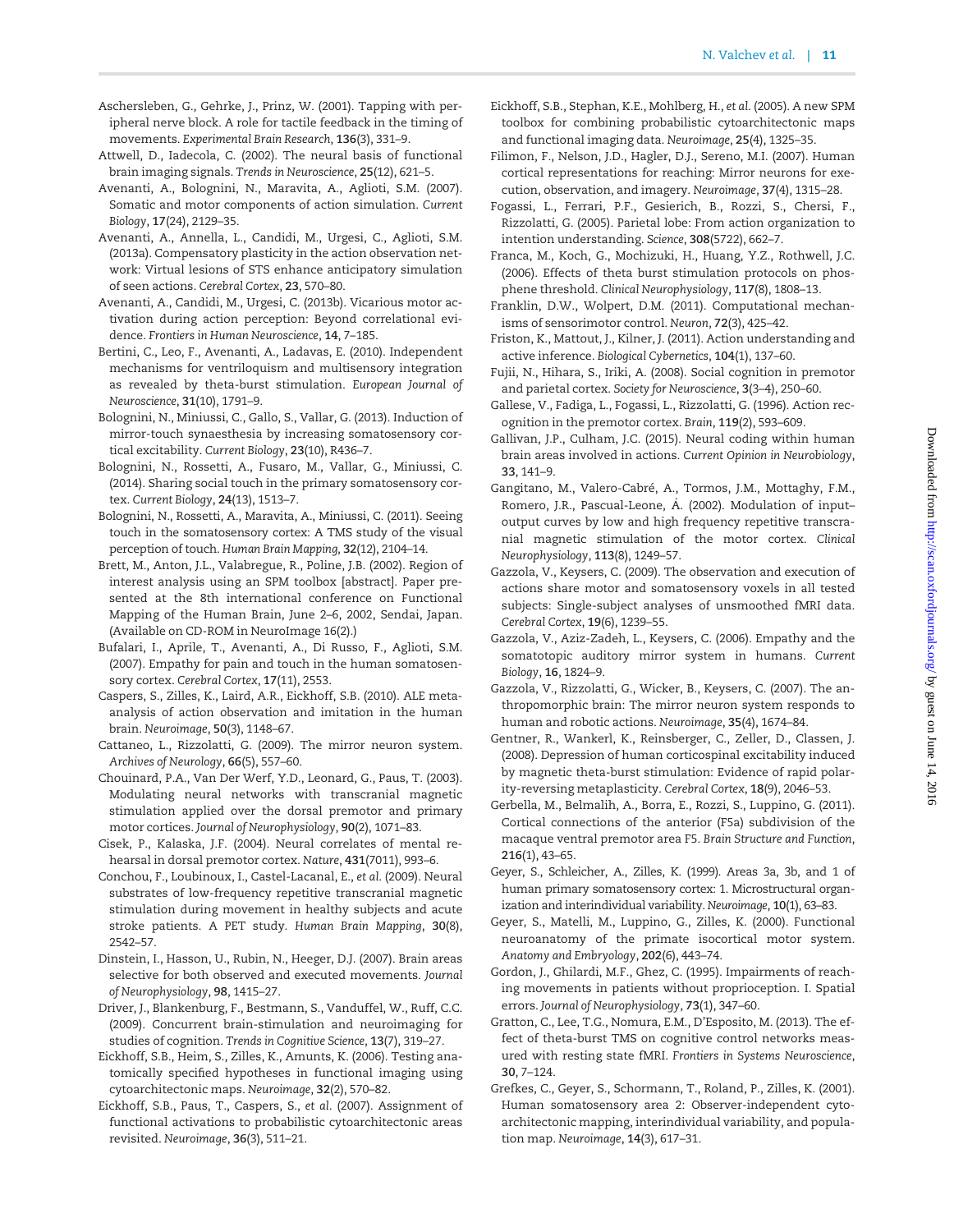- <span id="page-11-0"></span>Grezes, J., Armony, J.L., Rowe, J., Passingham, R.E. (2003). Activations related to "mirror" and "canonical" neurones in the human brain: An fMRI study. Neuroimage, 18, 928–37.
- Hamada, M., Murase, N., Hasan, A., Balaratnam, M., Rothwell, J.C. (2012). The role of interneuron networks in driving human motor cortical plasticity. Cerebral Cortex, 23(7), 1593–605.
- Hamidi, M., Slagter, H.A., Tononi, G., Postle, B.R. (2009). Repetitive transcranial magnetic stimulation affects behavior by biasing endogenous cortical oscillations. Frontiers in Integrative Neuroscience, 3, 1–12.
- Hartwigsen, G., Saur, D., Price, C.J., Ulmer, S., Baumgaertner, A., Siebner, H.R. (2013). Perturbation of the left inferior frontal gyrus triggers adaptive plasticity in the right homologous area during speech production. Proceedings of the National Academy of Science of the United States of America, 110(41), 16402–7.
- Havrankova, P., Jech, R., Walker, N.D., et al. (2010). Repetitive TMS of the somatosensory cortex improves writer's cramp and enhances cortical activity. Neuroendocrinology Letters, 31(1), 73–86.
- Huang, Y.Z., Rothwell, J.C., Chen, R.S., Lu, C.S., Chuang, W.L. (2011). The theoretical model of theta burst form of repetitive transcranial magnetic stimulation. Clinical Neurophysiology, 122(5), 1011–8.
- Huang, Y.Z., Edwards, M.J., Rounis, E., Bhatia, K.P., Rothwell, J.C. (2005). Theta burst stimulation of the human motor cortex. Neuron, 45(2), 201–6.
- Hubl, D., Nyffeler, T., Wurtz, P., et al. (2008). Time course of blood oxygenation level-dependent signal response after theta burst transcranial magnetic stimulation of the frontal eye field. Neuroscience, 151(3), 921–8.
- Iezzi, E., Conte, A., Suppa, A., et al. (2008). Phasic voluntary movements reverse the aftereffects of subsequent theta-burst stimulation in humans. Journal of Neurophysiology, 100(4), 2070–6.
- Ishikawa, S., Matsunaga, K., Nakanishi, R., et al. (2007). Effect of theta burst stimulation over the human sensorimotor cortex on motor and somatosensory evoked potentials. Clinical Neurophysiology, 118(5), 1033–43.
- Jacquet, P.O., Avenanti, A. (2015). Perturbing the action observation network during perception and categorization of actions' goals and grips: State-dependency and virtual lesion TMS effects. Cerebral Cortex, 25(3), 598–608.
- Keysers, C., Gazzola, V. (2014). Hebbian learning and predictive mirror neurons for actions, sensations and emotions. Philosophical Transactions of the Royal Society B: Biological Sciences, 369(1644), 20130175.
- Keysers, C., Kaas, J.H., Gazzola, V. (2010). Somatosensation in social perception. Nature Reviews Neuroscience, 11(6), 417–28.
- Keysers, C., Wicker, B., Gazzola, V., Anton, J.L., Fogassi, L., Gallese, V. (2004). A touching sight: SII/PV activation during the observation and experience of touch. Neuron, 42(2), 335–46.
- Keysers, C., Kohler, E., Umiltá, M.A., Nanetti, L., Fogassi, L., Gallese, V. (2003). Audiovisual mirror neurons and action recognition. Experimental Brain Research, 153(4), 628–36.
- Kilner, J.M., Neal, A., Weiskopf, N., Friston, K.J., Frith, C.D. (2009). Evidence of mirror neurons in human inferior frontal gyrus. The Journal of Neuroscience, 29(32), 10153.
- Kohler, E., Keysers, C., Umiltá, M.A., Fogassi, L., Gallese, V., Rizzolatti, G. (2002). Hearing sounds, understanding actions: Action representation in mirror neurons. Science, 297(5582), 846–8.
- Lee, L., Siebner, H.R., Rowe, J.B., et al. (2003). Acute remapping within the motor system induced by low-frequency repetitive

transcranial magnetic stimulation. The Journal of Neuroscience, 23(12), 5308–18.

- Molenberghs, P., Cunnington, R., Mattingley, J.B. (2012). Brain regions with mirror properties: A meta-analysis of 125 human fMRI studies. Neuroscience & Biobehavioral Reviews, 36, 341–9.
- Morrison, I., Tipper, S.P., Fenton-Adams, W.L., Bach, P. (2013). "Feeling" others' painful actions: The sensorimotor integration of pain and action information. Human. Brain Mapping, 34, 1982–98.
- Mukamel, R., Ekstrom, A.D., Kaplan, J., Iacoboni, M., Fried, I. (2010). Single-neuron responses in humans during execution and observation of actions. Current Biology, 20(8), 750–6.
- Noh, N.A., Fuggetta, G., Manganotti, P., Fiaschi, A. (2012). Long lasting modulation of cortical oscillations after continuous theta burst transcranial magnetic stimulation. PLoS One, 7(4), e35080.
- Oldfield, R.C. (1971). The assessment and analysis of handedness: The Edinburgh inventory. Neuropsychologia, 9(1), 97–113.
- O'Shea, J., Johansen-Berg, H., Trief, D., Gobel, S., Rushworth, M. (2007). Functionally specific reorganization in human premotor cortex. Neuron, 54(3), 479–90.
- Ott, D.V., Ullsperger, M., Jocham, G., Neumann, J., Klein, T.A. (2011). Continuous theta-burst stimulation (cTBS) over the lateral prefrontal cortex alters reinforcement learning bias. Neuroimage, 57(2), 617–23.
- Pavlides, C., Miyashita, E., Asanuma, H. (1993). Projection from the sensory to the motor cortex is important in learning motor skills in the monkey. Journal of Neurophysiology, 70(2), 733–41.
- Pearson, J., Budzilovich, G., Finegold, M.J. (1971). Sensory, motor, and autonomic dysfunction: The nervous system in familial dysautonomia. Neurology, 21(5), 486–93.
- Pobric, G., Hamilton, A.F.D. (2006). Action understanding requires the left inferior frontal cortex. Current Biology, 16(5), 524–9.
- Reithler, J., Peters, J.C., Sack, A.T. (2011). Multimodal transcranial magnetic stimulation: Using concurrent neuroimaging to reveal the neural network dynamics of noninvasive brain stimulation. Progess in Neurobiology, 94(2), 149–65.
- Ricciardi, E., Bonino, D., Sani, L., et al. (2009). Do we really need vision? How blind people "see" the actions of others. Journal of Neuroscience, 29(31), 9719–24.
- Ridding, M.C., Ziemann, U. (2010). Determinants of the induction of cortical plasticity by non-invasive brain stimulation in healthy subjects. The Journal of Physiology (London), 588(13), 2291–304.
- Rizzolatti, G., Luppino, G., Matelli, M. (1998). The organization of the cortical motor system: New concepts. Electroencephalography and Clinical Neurophysiology, 106(4), 283–96.
- Rizzolatti, G., Sinigaglia, C. (2010). The functional role of the parieto-frontal mirror circuit: Interpretations and misinterpretations. Nature Reviews Neuroscience, 11(4), 264–74.
- Rossi, S., Hallett, M., Rossini, P.M., Pascual-Leone, A. (2009). Safety, ethical considerations, and application guidelines for the use of transcranial magnetic stimulation in clinical practice and research. Clinical Neurophysiology, 120(12), 2008–39.
- Rossi, S., Hallett, M., Rossini, P.M., Pascual-Leone, A. (2011). Screening questionnaire before TMS: An update. Clinical Neurophysiology, 122(8), 1686.
- Rossini, P., Barker, A., Berardelli, A., et al. (1994). Non-invasive electrical and magnetic stimulation of the brain, spinal cord and roots: Basic principles and procedures for routine clinical application. Report of an IFCN committee. Electroencephalography and Clinical Neurophysiology, 91(2), 79–92.